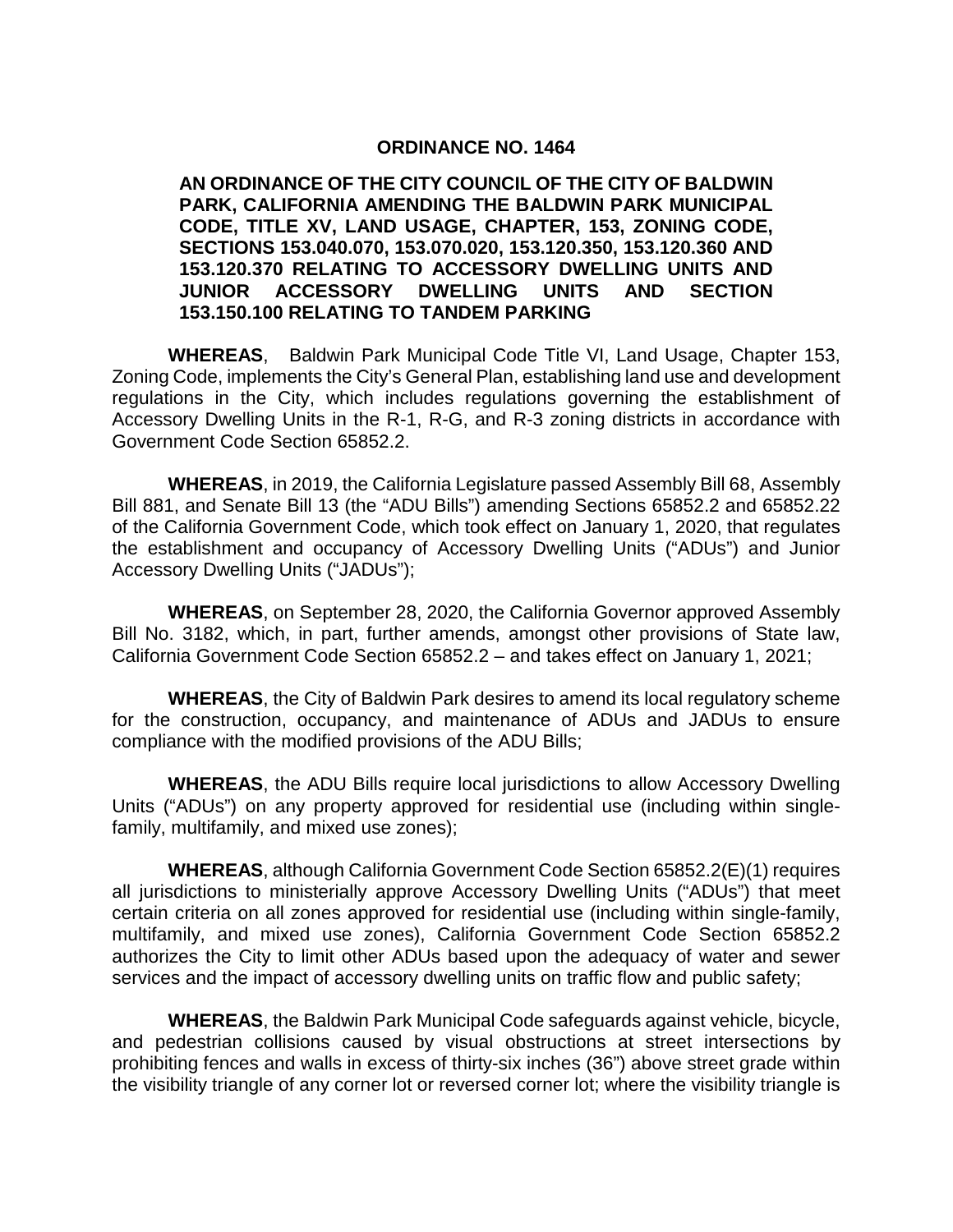the triangle formed by the intersection of two streets having two sides of fifteen feet (15') in length extending along the curb line of each street;

**WHEREAS**, the City Council of Baldwin Park desires to continue to promote public safety measures along streets and pedestrian sidewalks/walkways adjacent to corner lots and reversed corner lots in the City by maintaining the requirement for a clear visibility triangle on all corner and reversed corner lots;

**WHEREAS**, it is expected that property owners will seek to maximize the use and occupancy of their properties by taking advantage of the benefits provided by establishing Accessory Dwelling Units and/or Junior Accessory Dwelling Units;

**WHEREAS**, approximately 100% of the residential properties within the City of Baldwin Park are located within 1/2 mile of public transit - thereby negating the City's ability to require additional parking spaces for the Accessory Dwelling Units at those properties;

**WHEREAS**, the City cannot require replacement parking for Accessory Dwelling Units resulting from the conversion of an attached or detached garage, carport, or other covered off-street parking space;

**WHEREAS**, the ADU Bills further amended existing requirements for ADUs and JADUs, including, but not limited to, maximum setbacks allowed on new and existing structures, minimum parking requirements, minimum sizes for ADUs, owner occupancy of ADUs, and the maximum time allowed for local jurisdictions to review and approve or deny an application for an ADU or JADU; and,

**WHEREAS**, the approval of ADUs and JADUs based solely on the default standards set forth in the ADU Bills, without local regulations governing height, setback, landscape, architectural design standards, and other aspects of ADUs and JADUs, would threaten the character of the neighborhoods, and would negatively impact, amongst other things, traffic flow, public safety, and property values within the City of Baldwin Park.

**NOW, THEREFORE**, the City Council of the City of Baldwin Park does hereby ordain as follows:

SECTION 1. The foregoing recitations are hereby adopted by the City Council as findings. Based on those findings, the City Council determines the public health, safety and general welfare of the City of Baldwin Park, its residents and property owners can benefit by amending the Baldwin Park Municipal Code (BPMC) to allow Accessory Dwelling Units and Junior Accessory Dwelling Units with development standards, and it is in the best interest of the community to amend the BPMC accordingly.

**SECTION 2.** Based on the foregoing findings and determinations, Baldwin Park Municipal Code Title XV ("Land Usage"), Chapter 153 ("Zoning Code"), Subchapter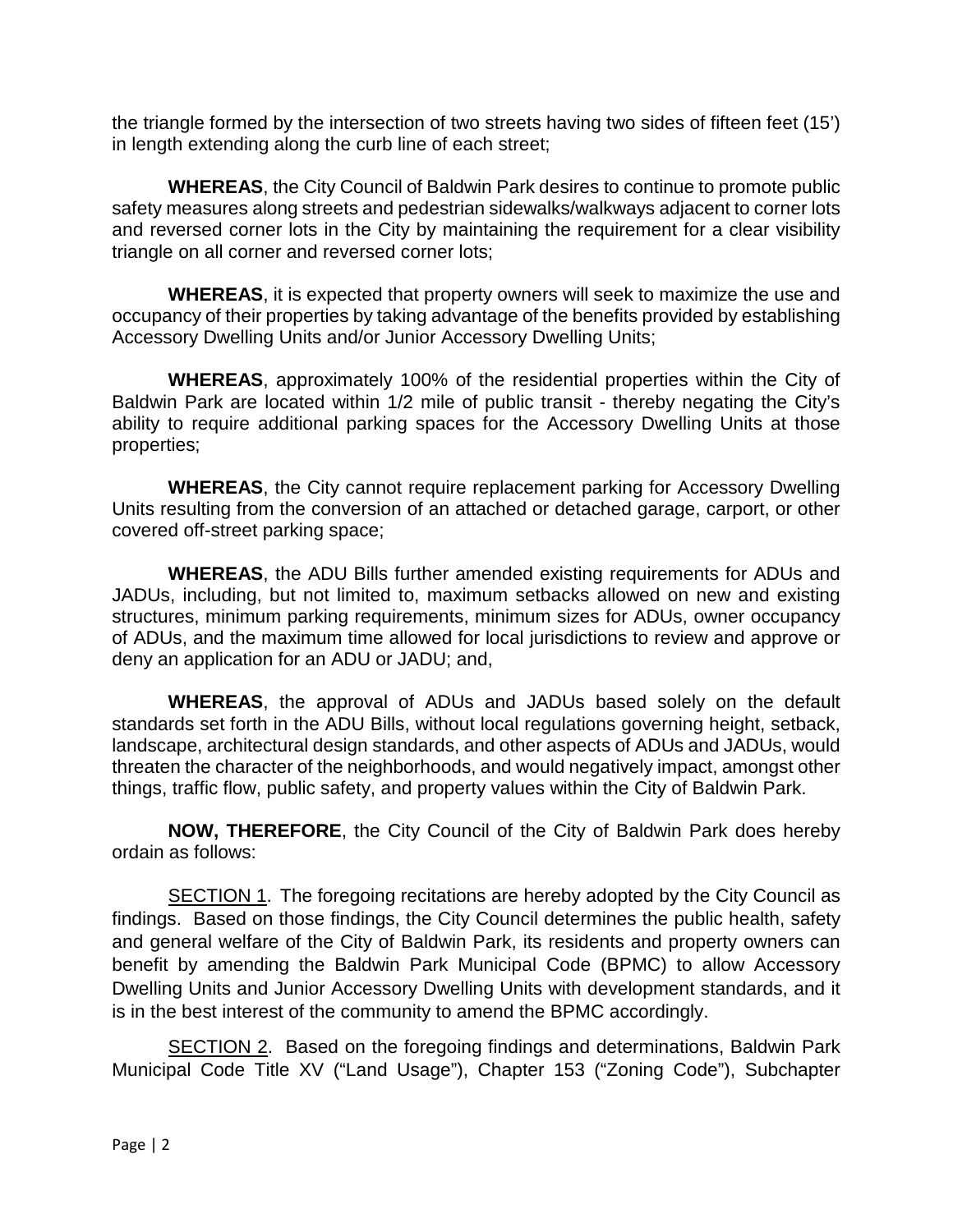153.040 ("Residential Zones"), Section 153.040.070 ("Accessory Structures") is hereby amended and enacted to include Subsection (D) as follows:

(D) Notwithstanding the provisions of Subsections 153.040.070(A) and 153.040.070(B), "accessory dwelling units" as defined by Section 153.120.360(B) shall be subject to the regulations and development standards as set forth in Section 153.120.360.

SECTION 3. Baldwin Park Municipal Code Title XV ("Land Usage"), Chapter 153 ("Zoning Code"), Subchapter 153.070 ("Mixed-Use Zones"), Section 153.070.020 ("Use Regulations Table 153.070.020 - Permitted and Conditionally Permitted Uses within Mixed-Use Zones") is hereby amended and enacted to include the following:

| TABLE 153.070.020<br>Permitted and Conditionally Permitted<br><b>Uses within Mixed-Use Zones</b> | P<br><b>CUP</b><br>A<br>$- -$ | Permitted use<br>Conditional use permit required<br>Accessory use<br>Use not allowed |                         |
|--------------------------------------------------------------------------------------------------|-------------------------------|--------------------------------------------------------------------------------------|-------------------------|
| Land Use                                                                                         | $MU-1$                        | $MU-2$                                                                               | Specific<br>Regulations |
| <b>Accessory Dwelling Units</b>                                                                  |                               |                                                                                      | 153.120 Part 11         |

SECTION 4**.** Based on the foregoing findings and determinations, Baldwin Park Municipal Code Title XV ("Land Usage"), Chapter 153 ("Zoning Code"), Subchapter 153.120 ("Standards for Specific Land Uses and Activities"), Part 11 ("Accessory Dwelling Units") is hereby rescinded and replaced in its entirety as follows:

# **PART 11 - Accessory Dwelling Units and Junior Accessory Dwelling Units Section 153.120.350 – Findings; Purpose and Intent; Definitions**

A. **Findings**. The City Council hereby finds and declares as follows:

1. Although California Government Code Sections 65852.2 and 65852.22 authorizes the construction and use of Accessory Dwelling Units and Junior Accessory Dwelling Units within areas zoned for residential use (including single-family, multifamily, and mixed use), the Government Code explicitly provides that local agencies may exclude areas based upon the adequacy of water and sewer services, as well as the impact of accessory dwelling units on traffic flow and public safety;

2. The City Council makes all findings set forth in Ordinance 1464 pertaining to the impact of Accessory Dwelling Units on Substandard Streets will have upon traffic flow and public safety. Allowing Accessory Dwelling Units on properties adjacent to Substandard Streets (as that term is defined in Subsection 153.120.350.C.9) would potentially have a detrimental impact upon traffic flow for residents upon those streets as a result of the lack of sufficient street parking and the increased demand therefor, as well as upon public safety resulting from the impact upon the ability of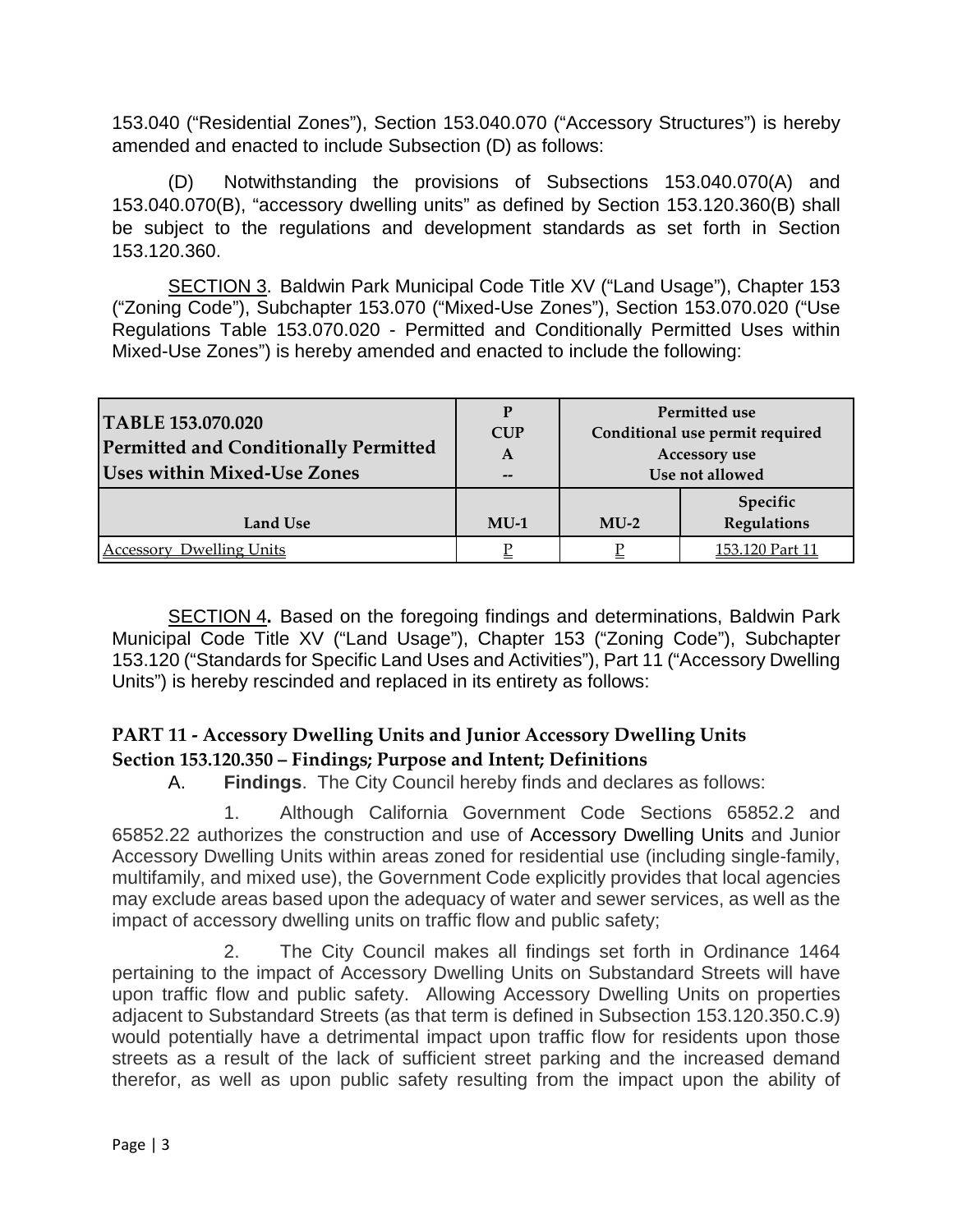Emergency Service Personnel/First Responders to navigate upon Substandard Streets with the increased congestion;

3. California Government Code provides that local agencies my impose standards upon Accessory Dwelling Units and Junior Accessory Dwelling Units that include, but are not limited to, parking, height, setback, landscaping, architectural review, maximum size of a unit, and standards that prevent adverse impacts upon any real property that is listed in the California Register of Historic Resources;

4. The approval of Accessory Dwelling Units and Junior Accessory Dwelling Units based solely on the statutory standards set forth in the California Government Code, without local regulations governing height, setback, landscape, architectural review, among other things, would threaten the character of existing neighborhoods, and negatively impact property values, personal privacy, and fire safety;

B. **Purpose and Intent**. These regulations are provided pursuant to Government Code §§65852.2 and 65852.22 to regulate the establishment, use, and occupancy of Accessory Dwelling Units and Junior Accessory Dwelling Units, and to establish standards to regulate the placement and design of Accessory Dwelling Units and Junior Accessory Dwelling Units in compliance with the Government Code. In addition to compliance with all other applicable statutes, ordinances and regulations, the regulations of Section 153.120.360 ("Accessory Dwelling Units - Use Regulations and Development Standards") shall apply to all Accessory Dwelling Units and the regulations of Section 153.120.370 ("Junior Accessory Dwelling Units – Use Regulations and Development Standards") shall apply to all Junior Accessory Dwelling Units.

C. **Definitions**. Terms and phrases used in this Part shall have the same meaning as set forth in Section 153.220 of this Chapter, unless otherwise defined herein. Where there is a conflict between any term or phrase defined in Section 153.220 of this Chapter and Section 153.120.350.C, the definition set forth in Section 153.120.350.C shall control.

1. "*Accessory Dwelling Unit*" shall have the same meaning as that stated in California Government Code Section 65852.2(j)(1), as that Section may be amended from time to time. An "Accessory Dwelling Unit" shall also include any Second Dwelling Unit lawfully established and approved by the City in any R-1 Zone.

2. "*Accessory Dwelling Unit – Junior*" and "*Junior Accessory*  **Dwelling Unit**" shall have the same meaning as that stated in California Government Code Section 65852.22(h)(1), as that Section may be amended from time to time.

3. "*Accessory structure*" shall mean an existing detached structure with a roof that is subordinate and incidental to a Primary Dwelling Unit that is located or proposed to be located on the same lot (such as a garage, pool house, or carriage house).

4. "**Multifamily Dwelling**" shall mean two or more residential dwellings that are attached to one another. "Multifamily Dwelling" shall not include multiple dwellings on a single lot that are not attached to one another.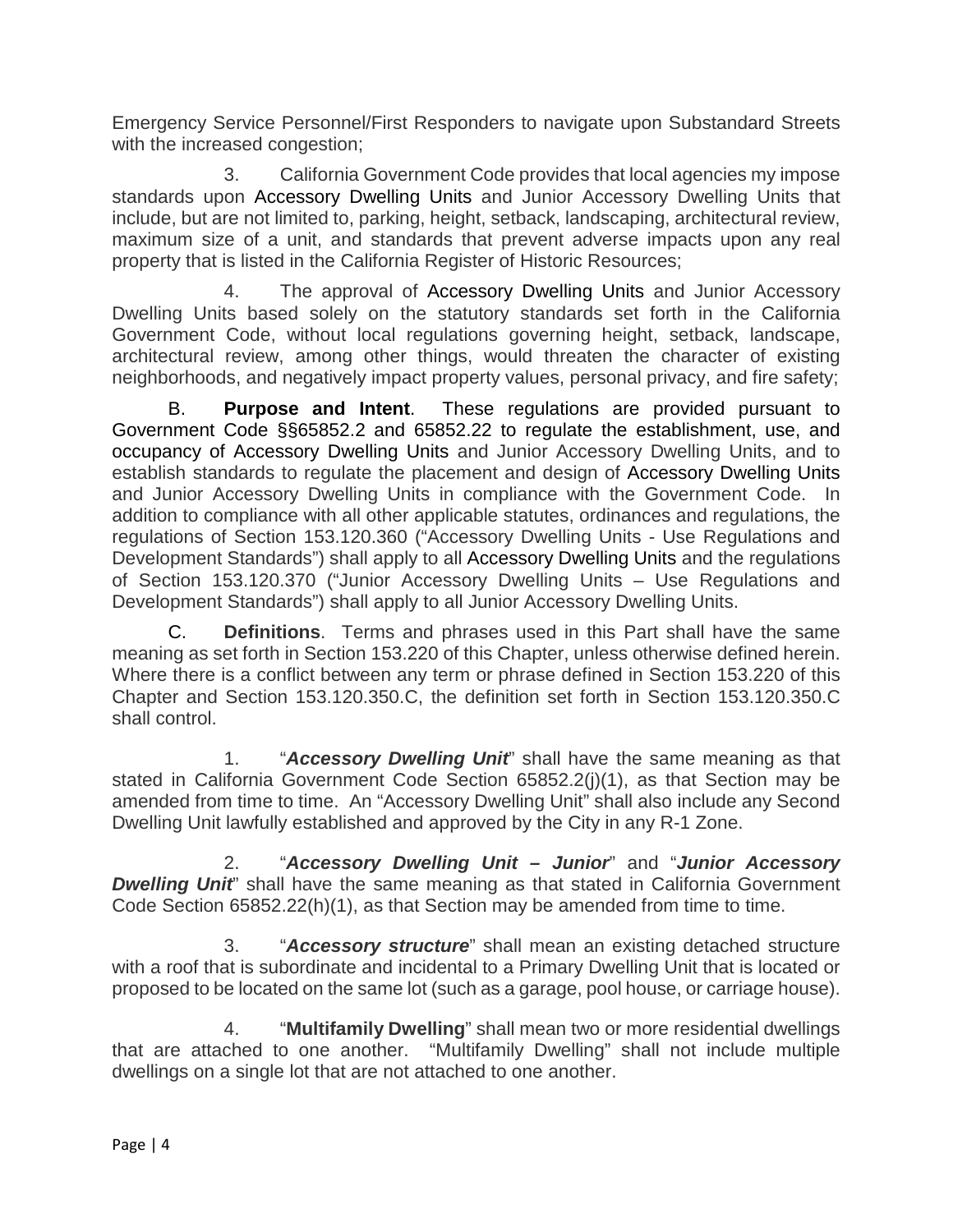5. "*Newly constructed*" shall mean the construction of new walls and roofs, either attached or detached to an existing Primary Dwelling Unit or to an existing accessory structure on the lot or parcel.

6. "*Owner*" shall mean the property owner as set forth on the latest equalized County assessment roll, and shall include the following natural persons:

- a. Sole proprietor
- b. Partner of a partnership
- c. Member of a limited liability company
- d. Executive Officer of a corporation
- e. Trustor, trustee, or beneficiary of a trust

For purposes of Section 153.120.360.F.1 ("Accessory Dwelling Unit: Owner-Occupancy") and Section 153.120.370.F.1 ("Junior Accessory Dwelling Unit: Owner-Occupancy"), the Owner-Occupant must have authority to bind the owner in all matters related to the property upon which an Accessory Dwelling Unit exists, and shall not pay rent or other compensation to reside at the property.

7. "**Primary Dwelling Unit**" shall mean any existing or proposed singleunit dwelling that has been or will be legally established and is located on the same lot as an existing or proposed Accessory Dwelling Unit or Junior Accessory Dwelling Unit.

8. "*Public Transit*" shall have the same meaning as that stated in California Government Code Section 65852.2(j)(10) as that Section may be amended from time to time.

9. "*Tandem parking*" shall have the same meaning as that stated in California Government Code Section 65852.2(j)(11) as that Section may be amended from time to time

### **Section 153.120.360 – Accessory Dwelling Units - Use Regulations and Development Standards**

A. **Accessory Dwelling Units.** In accordance with the regulations and standards set forth in this Section, Accessory Dwelling Units shall be permitted as a matter of right, without any required discretionary review or discretionary permit, on any parcel of property with an existing or proposed residential dwelling in any Residential Zone as indicated in Table 153.040.020 and in any Mixed-Use Zone as indicated in Table 153.070.020 of this Chapter, and as otherwise set forth in Subsection 153.120.360.A.1. Accessory Dwelling Units shall, however, be subject to the Ministerial Permit Requirements set forth in Subsection 153.120.360.B.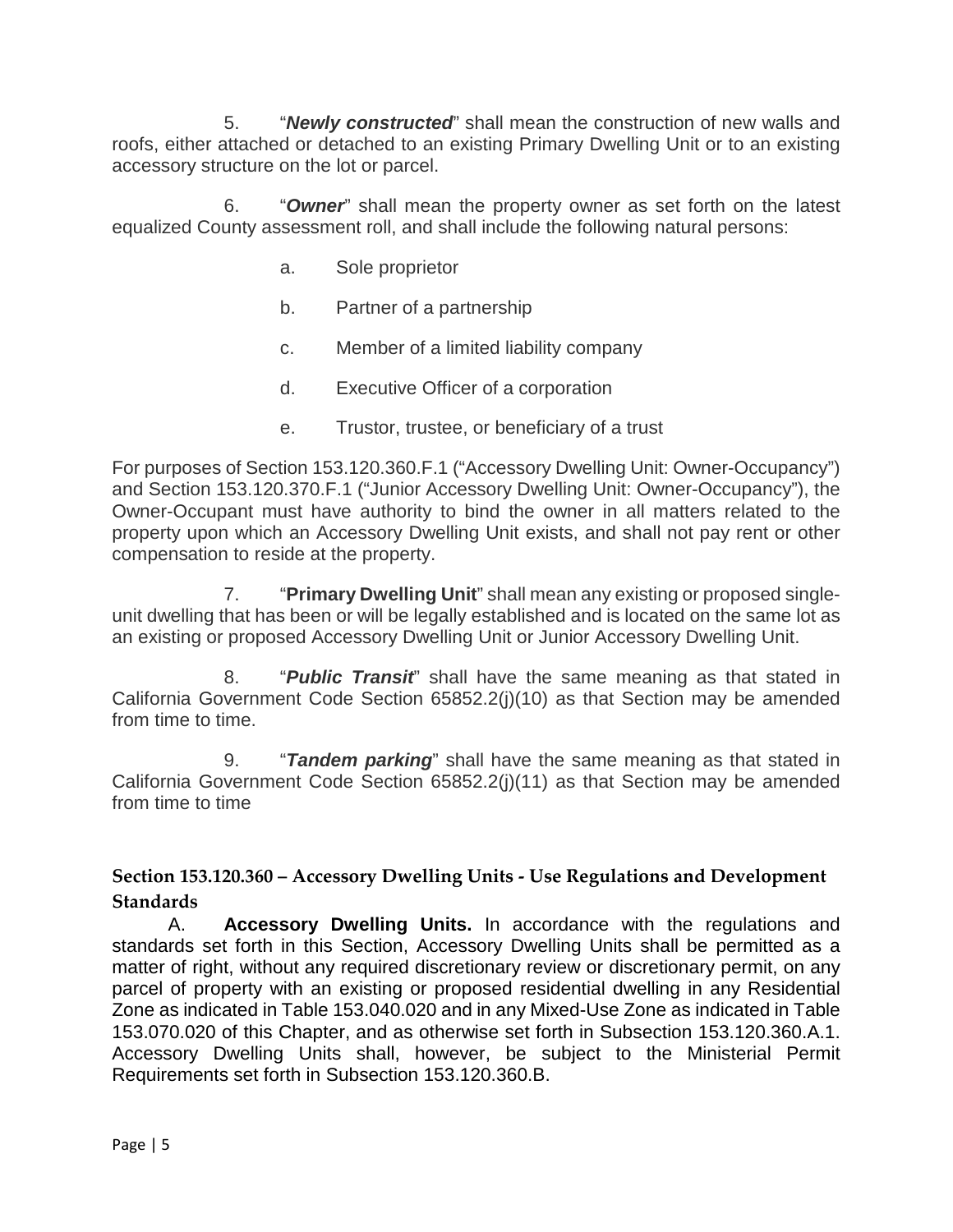B. **Ministerial Permit(s) Required**. No person shall cause, allow, or suffer the erection, conversion, establishment, maintenance, use, or occupancy of any Accessory Dwelling Unit without having first obtained the required permit(s) as set forth in this Section.

1. **Building Standards Permit(s) Only**. The following Accessory Dwelling Units may be constructed, converted, or established subject to the acquisition of a building permit and corresponding electrical, plumbing, and mechanical permits (and all required inspections and approvals) without the need for a Ministerial Accessory Dwelling Unit Permit as set forth in Subjection 153.120.360.B.2.

### a. **Single-Family Dwelling**.

i. One Accessory Dwelling Unit located entirely within a proposed or existing single-family dwelling or accessory structure subject to each and all of the following limitations and requirements:

a) No detached Accessory Dwelling Unit exists or is proposed to exist on the lot or parcel;

b) The Accessory Dwelling Unit has exterior access from the proposed or existing single-family dwelling;

c) The side and rear setbacks are sufficient for fire and safety, as determined by the Building Official and/or Fire Department, where safety will require, at a minimum, compliance with Section 153.120.360.D.1(e) of this Code;

d) If the Accessory Dwelling Unit is located or proposed to be located within an accessory structure, the accessory structure may be expanded up to 150 square feet beyond the same physical dimensions as the existing accessory structure for the sole purpose of accommodating ingress and egress.

ii. One newly constructed, detached Accessory Dwelling Unit on a lot with a proposed or existing single-family dwelling (irrespective of the existence of a Junior Accessory Dwelling Unit erected, converted, established, and maintained in accordance with Section 153.120.370 of this Code) subject to each and all of the following limitations and requirements:

a) No Accessory Dwelling Unit exists or is proposed to exist within a proposed or existing single-family dwelling or accessory structure on the lot or parcel;

b) The side and rear yard setbacks are at least four

feet (4');

c) The total floor area is eight hundred (800)

square feet or smaller; and,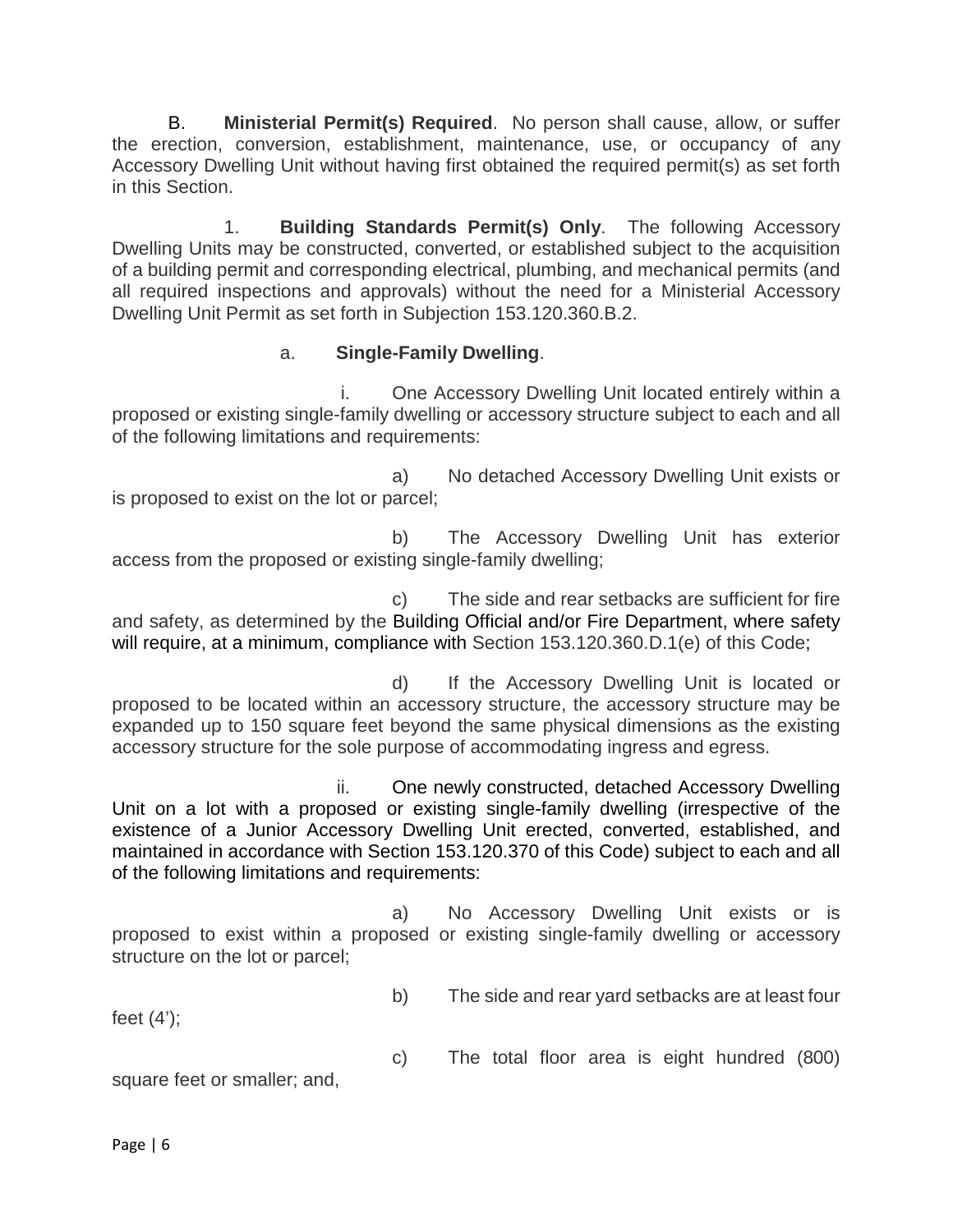d) The maximum building height does not exceed sixteen feet (16') – as measured in accordance with Section 153.130.040 of this Code.

# b. **Multifamily Dwellings**.

i. Multiple Accessory Dwelling Units within the portions of existing multifamily dwelling structures that are not used as livable space, including, but not limited to, storage rooms, boiler rooms, passageways, attics, basements, or garages, subject to each and all of the following limitations and requirements:

the lot or parcel;

a) No detached Accessory Dwelling Unit exists on

b) The number of Accessory Dwelling Units shall not exceed 25% of the lawfully established multifamily dwelling units existing on the lot or parcel (with the maximum number rounding down to the nearest whole number, with the minimum being one (1)); and,

c) Each Accessory Dwelling Unit shall comply with State Building Standards for dwellings.

ii. Not more than two (2) Accessory Dwelling Units detached from an existing multifamily dwelling subject to each and all of the following limitations and requirements:

a) No Accessory Dwelling Unit exists within portions of an existing multifamily dwelling structures on the lot or parcel;

b) The building height of any detached Accessory Dwelling Unit shall not exceed sixteen feet (16') – as measured in accordance with Section 153.130.040 of this Code; and,

c) The minimum rear and side-yard setback of any detached Accessory Dwelling Unit shall be at least four feet (4');

2. **Ministerial Accessory Dwelling Unit Permit**. All Accessory Dwelling Units that do not meet the criteria for a Building Standards Permit(s) Only as set forth in Subsection 153.120.360.B.1 may be constructed or converted subject to the acquisition of a Ministerial Accessory Dwelling Unit Permit as set forth in this Section, as well as corresponding building, electrical, plumbing, and mechanical permits (and all required inspections and approvals). Accessory Dwelling Units subject to a Ministerial Accessory Dwelling Unit Permit shall adhere to the ministerial Development Standards set forth in Subsection 153.120.360.D.2.

### 3. **Ministerial Plan Check**.

a. **Plan Submission**. In order to obtain any required Ministerial Accessory Dwelling Unit Permit or required building, electrical, plumbing, or mechanical

Page | 7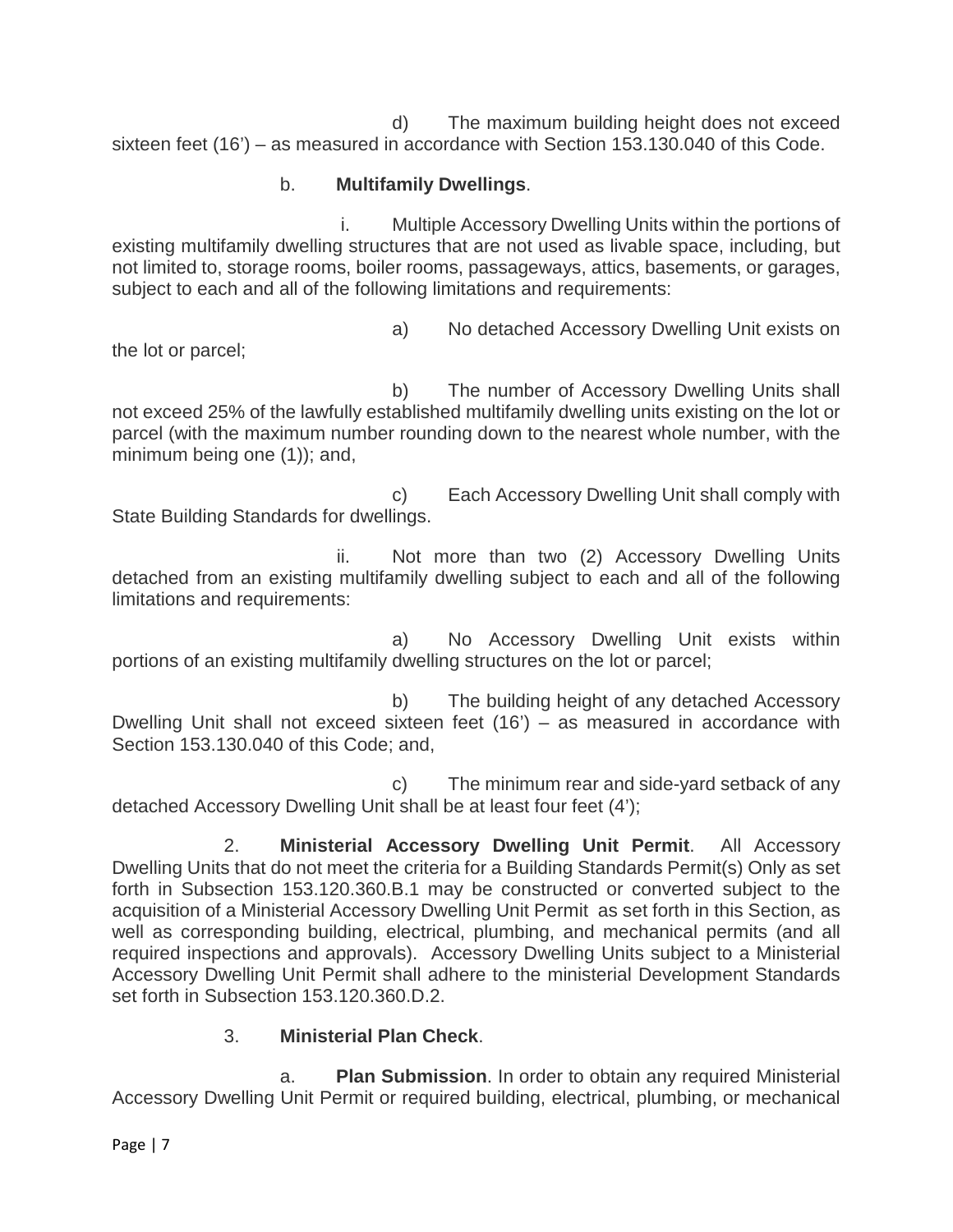permits for an Accessory Dwelling Unit, all persons shall submit an application (and all corresponding fees as set forth by Council Resolution) to the Community Development Department demonstrating compliance with the requirements of this Section and containing, at a minimum, the following information:

i. A fully-dimensioned site plan containing the following information pertaining to the property upon which the Accessory Dwelling Unit is proposed to be established:

a) Name and address of the applicant and of all persons owning any or all of the property;

b) Evidence that the applicant is the owner of the property or otherwise has the written permission of the owner(s);

property;

c) Address and Assessor Parcel Number of the

d) Property dimensions and square footage of the

property;

e) The use, location, size of all existing buildings and structures on the property and the proposed Accessory Dwelling Unit, yards, driveways, access and parking areas, landscaping, walls or fences, and other similar features;

ii. A fully-dimensioned floor plan of the existing primary dwelling and the proposed Accessory Dwelling Unit;

iii. A roof plan for all existing and proposed structures;

iv. A set of fully-dimensioned building elevations of all sides of existing structures on the property and the proposed Accessory Dwelling Unit.

### b. **Action Upon Application**.

i. An application for a Ministerial Accessory Dwelling Unit Permit or for required building, electrical, plumbing, or mechanical permits for an Accessory Dwelling Unit shall be considered and approved ministerially without discretionary review or a hearing.

ii. The City shall act upon any application for ministerial permits for the establishment of an Accessory Dwelling Unit within sixty (60) calendar days from the date a completed application (with all supporting material and fees) has been received by the City.

a) If the application to establish an Accessory Dwelling Unit is submitted with an application to create a new single-family dwelling on

Page | 8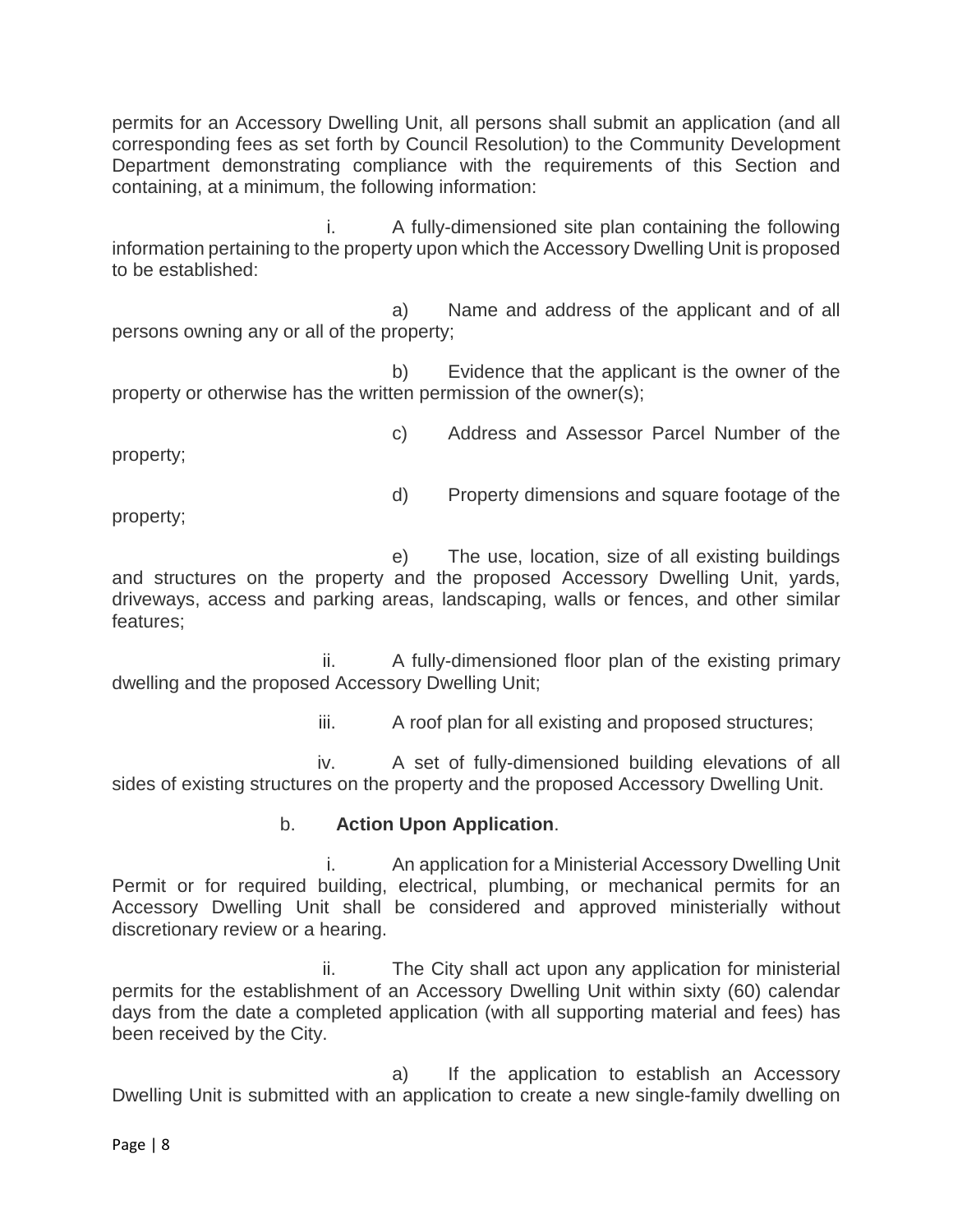the lot, the City is authorized to delay action upon any permits for the Accessory Dwelling Unit until the City acts upon the application for the single-family dwelling.

b) If the applicant requests a delay, the 60-day period shall be tolled for the requested delay.

4. **Revocation of Building Standards Permit(s) and/or Certificate of Occupancy**. The Building Officials shall have the authority to revoke any building, electrical, plumbing, or mechanical permit, or any Certificate of Occupancy, for an Accessory Dwelling Unit in accordance with the provisions of the Baldwin Park Building Code or other applicable provision(s) of the Baldwin Park Municipal Code.

## 5. **Revocation of Ministerial Accessory Dwelling Unit Permit**.

a. **Revocation**. The City Planner may revoke a Ministerial Accessory Dwelling Unit Permit upon a finding of any of the following grounds.

i. The applicant has knowingly made any false, misleading, or fraudulent statement of material fact in the application for a Ministerial Accessory Dwelling Unit Permit;

ii. The Accessory Dwelling Unit does not adhere to all limitations and requirements for the establishment, use, occupancy, or maintenance of the Accessory Dwelling Unit as set forth in this Section.

b. **Notice of Revocation**. Upon determining that a ground for revocation exists to revoke a Ministerial Accessory Dwelling Unit Permit, the City Planner shall serve a written Notice of Revocation upon the permittee and current owner of the property on which the Accessory Dwelling Unit is located. The Notice of Revocation shall include, at a minimum, the following information:

i. The address of the property on which the Accessory Dwelling Unit is located;

ii. The name of the owner of the property on which the Accessory Dwelling Unit is located;

iii. The Ministerial Accessory Dwelling Unit Permit number

that is being revoked;

- iv. The date of revocation;
- v. The ground(s) for revocation; and,

vi. A statement that the permittee or current owner of the property on which the Accessory Dwelling Unit is located has the right to challenge the revocation of the Ministerial Accessory Dwelling Unit Permit by filing a Request to Appeal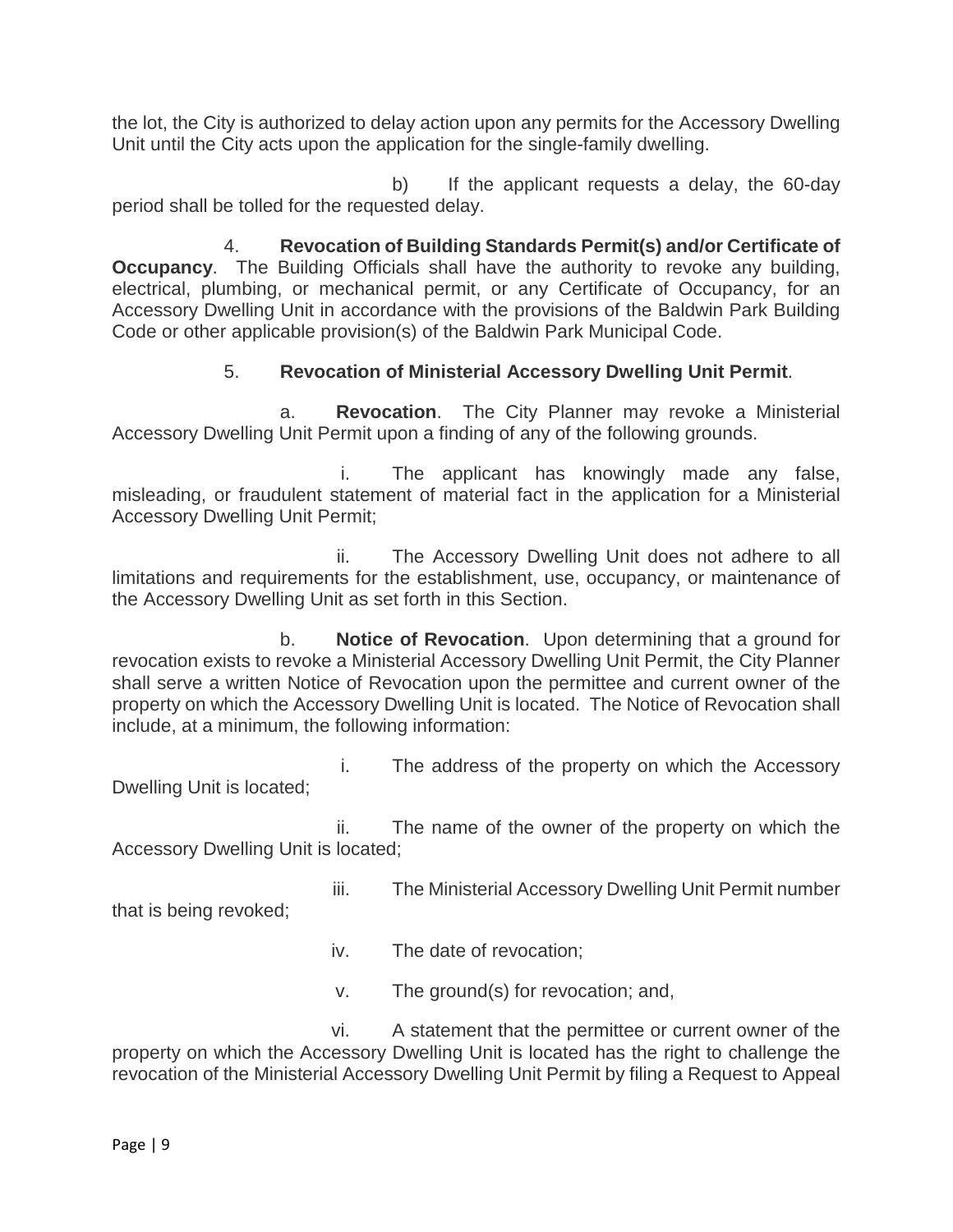on a City-approved form within ten (10) calendar days of service of the Notice of Revocation.

c. **Appeal Hearing**. Within sixty (60) calendar days of any timely received Request to Appeal, a Hearing Officer approved by the Chief Executive Officer of the City shall conduct a hearing to determine if a ground for revocation as set forth in Subsection 153.120.360.B.5.a exists.

i. Appeal hearings are informal, and formal rules of evidence and discovery do not apply. The City bears the burden of proof to establish the existence of a ground for revocation by a preponderance of the evidence. The issuance of a Notice of Revocation shall constitute prima facie evidence of the existence of a ground for revocation. The City and appellant shall have the opportunity to present evidence (testimonial, documentary, or otherwise) at the hearing, as well as to crossexamine any witness providing evidence at the hearing. The City may, at its discretion, record the hearing by stenographer or court reporter, audio recording, or video recording.

ii. If the appellant fails to appear for the appeal hearing, the Request for Appeal shall be deemed withdrawn by the appellant and a waiver of the right to appeal the Notice of Revocation. In such instance, the Hearing Officer shall cancel the appeal hearing.

iii. Within thirty (30) calendar days of the conclusion of the appeal hearing, the Hearing Officer shall issue determine whether any of the grounds set forth in the Notice of Revocation exists, and shall serve the appellant with a written Decision on Appeal. Notwithstanding any provision of the Baldwin Park Municipal Code to the contrary, the decision of the Hearing Officer is a final, conclusive, and binding administrative decision.

d. **Service**. Any notice required by this Section to be served upon the permittee may be served either via personal delivery or by First Class Mail at the address listed on the Ministerial Accessory Dwelling Unit Permit application. Any notice required by this Section to be served upon the owner of the property on which the Accessory Dwelling Unit is located shall be served upon the property owner either via personal delivery or by First Class Mail at the mailing address on the last equalized assessment roll of the Los Angeles County Assessor's Office or to any other address provided by the owner.

i. The date of service shall be the date the notice is personally delivered or placed in a U.S. Postal Service receptacle. Failure of any party to receive a properly addressed notice by mail shall not invalidate any action or proceeding pursuant to this Section.

C. **Density.** Except as otherwise provided in this Section, no more than one Accessory Dwelling Unit is allowed on a property. Accessory Dwelling Units established, maintained, and occupied in compliance with Section 153.120.360 of this Code shall not be calculated as part of the allowable density for the lot upon which it is located.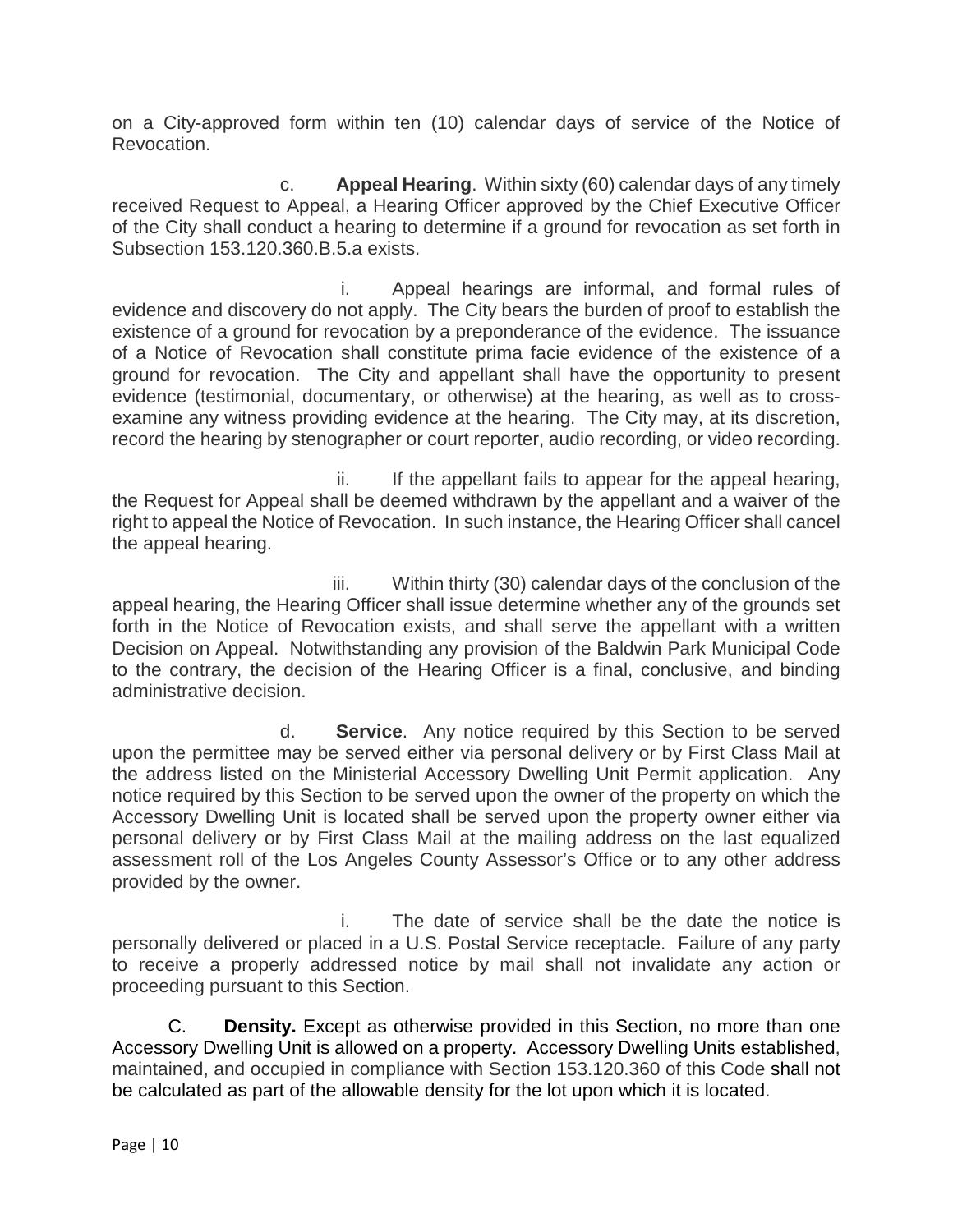D. **Development Standards**. Unless stated in this Section or California Government Code section 65852.2 (as that Section may be amended from time to time), all other development standards applicable within the zone in which the Accessory Dwelling Unit is located or proposed to be located shall apply, including, but not limited to, setbacks, building height, and minimum distance between structures.

1. **All Accessory Dwelling Units** shall adhere to the following requirements and limitations.

a. **Building Standards**. All Accessory Dwelling Units, and all electrical, plumbing, and mechanical systems, fixtures, and equipment in connection therewith, shall comply with all applicable Building Standards – including minimum room sizes as set forth in the California Residential Code.

**Fire Sprinklers.** Fire sprinklers shall be required in any Accessory Dwelling Unit if fire sprinklers are required in the Primary Dwelling Unit.

b. **Habitability**. All Accessory Dwelling Units shall be fully habitable, and shall at a minimum meet all requirements for an efficiency unit as defined by Section 1207.4 of the California Building Code or Section 17958.1 of the California Health & Safety Code, as those Sections may be amended from time to time.

c. **Mechanical Equipment**. All new mechanical equipment associated with a newly constructed Accessory Dwelling Unit shall be located on the ground no less than four feet (4') from the side and rear property lines. Any existing equipment located on the roof or exterior walls of the existing Primary Dwelling Unit or accessory structure shall be provided with a decorative screen to shield such equipment from view and shall be placed at least six inches (6") below the top of the lowest building parapet or decorative screen. No pluming line shall be placed upon the exterior wall of a structure unless such line is enclosed or otherwise screened from view.

d. **Design Standards – Architectural Features**. A newly constructed Accessory Dwelling Unit shall incorporate the same or similar architectural features, building materials, and color as the Primary Dwelling Unit on the property. These features shall include, but shall not be limited to, roofing material, roof design, fascia, exterior building finish, color, exterior doors and windows including but not limited to ratios of window dimensions (e.g., width to height) and window area to wall area, garage door and architectural enhancements.

e. **Clear Cross Visibility on Corner Lots and Reversed Corner Lots**. In order to ensure clear visibility and to safeguard vehicle operators, cyclists, and pedestrians, newly constructed Accessory Dwelling Units on corner lots and reversed corner lots in all zones of the City shall maintain clear cross visibility as required by Section 153.130.090 of this Code or any other provision of this Code.

2. **All Accessory Dwelling Units that require a Ministerial Accessory Dwelling Unit Permit** shall adhere to each of the development standards set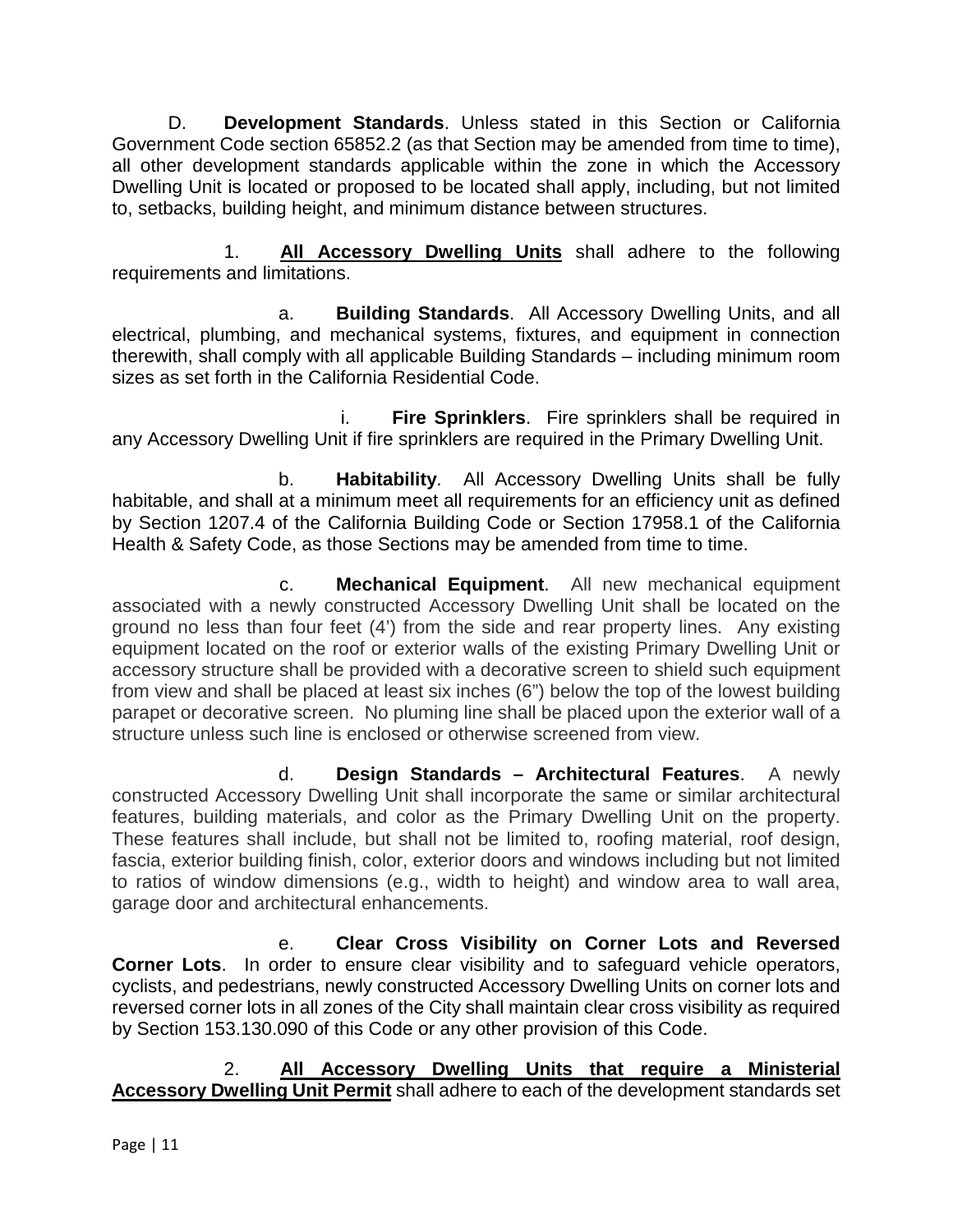forth in this Subsection. The development standards set forth in this Subsection shall supersede any conflicting development standard(s) provided elsewhere in this Code for the zone in which the Accessory Dwelling Unit is located or proposed to be located.

## a. **Lot and Unit Size Requirements – Single-Family Dwelling**

i. **New Construction**. The following lot and unit floor area regulations apply to all newly constructed Accessory Dwelling Units on lots with existing or proposed single-family dwellings.

| Lot Size in        | <b>Maximum Allowable</b>                 | <b>Maximum Allowable Floor</b>           |
|--------------------|------------------------------------------|------------------------------------------|
| <b>Square Feet</b> | <b>Floor Area of Any ADU</b>             | Area of Any ADU Detached                 |
|                    | <b>Attached to Existing</b>              | from Existing Primary                    |
|                    | <b>Primary Dwelling</b>                  | <b>Dwelling</b>                          |
| 5,000 or less      | 850 sf for ADU with 1 or<br>less bedroom | 850 sf for ADU with 1 or less<br>bedroom |
|                    |                                          |                                          |
|                    | 1,000 sf for ADU with                    | 1,000 sf for ADU with more               |
|                    | more than 1 bedroom                      | than 1 bedroom                           |
| $5,001 - 8,000$    | 850 sf for ADU with 1 or<br>less bedroom | $1,000$ sf                               |
|                    |                                          |                                          |
|                    | 1,000 sf for ADU with                    |                                          |
|                    | more than 1 bedroom                      |                                          |
| 8,001 and over     | 850 sf for ADU with 1 or                 | $1,200$ sf                               |
|                    | less bedroom                             |                                          |
|                    |                                          |                                          |
|                    | 1,200 sf for ADU with                    |                                          |
|                    | more than 1 bedroom                      |                                          |

ii. **Existing Construction**. There shall not be any floor area limitation for any Accessory Dwelling Unit constructed within the proposed space of a single-family dwelling or within the existing walls of a single-family dwelling or of an accessory structure.

a) An existing accessory structure may be expanded up to 150 square feet beyond the same physical dimensions of the existing accessory structure only to accommodate ingress and egress to the Accessory Dwelling Unit.

b) An Accessory Dwelling Unit proposed within an existing accessory structure that expands the accessory structure beyond 150 square feet shall be subject to the lot and floor area limitations set forth in Subsection 153.120.360.D.2.a.

b. **Location**. All newly constructed Accessory Dwelling Units shall be located as set forth herein.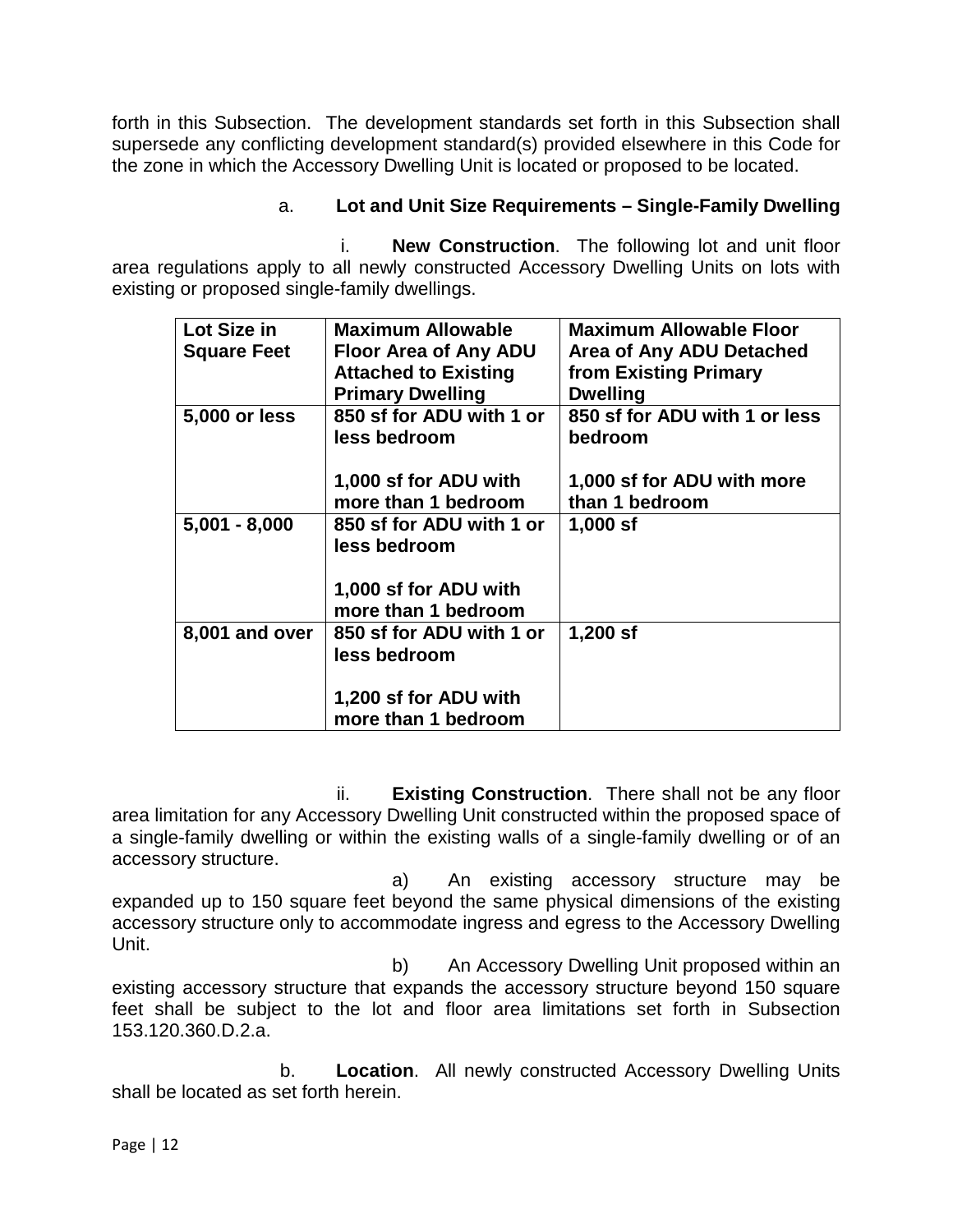i. **Single-Family Dwellings**. Each newly constructed detached Accessory Dwelling Unit shall be located within the rear 50 percent of the lot. Each newly constructed attached Accessory Dwelling Unit shall be located to the rear of the front elevation of the existing single family dwelling unit

ii. **Multifamily Dwellings**. Each newly constructed detached Accessory Dwelling Unit shall be located to the rear of the rear elevation of the existing Primary Dwelling Unit nearest to the front yard.

### c. **Setbacks**.

### i. **Single-Family Dwellings**.

a) No rear and side yard setback shall be required for an Accessory Dwelling Unit that is converted from any of the following, unless the Building Official or Fire Department determine that setbacks are required for fire and/or life-safety:

1) An existing living area;

2) An existing accessory structure;

3) A structure constructed in the same location and to the same dimensions as an existing structure.

b) All other Accessory Dwelling Units shall maintain a minimum rear and side-yard setback of four feet (4').

c) The setbacks for any reverse-corner lot shall be the same as otherwise required by this Code for the zone in which the lot exists.

#### ii. **Multifamily Dwellings**.

a) No rear and side-yard setback shall be required for an Accessory Dwelling Unit that is converted from any of the following, unless the Building Official or Fire Department determine that setbacks are required for fire and/or life-safety:

1) An existing area of a multifamily dwelling

that is not used as living space;

b) All detached Accessory Dwelling Units shall maintain a minimum rear and side-yard setback of four feet (4').

c) The setbacks for any reverse-corner lot shall be the same as otherwise required by this Code for the zone in which the lot exists.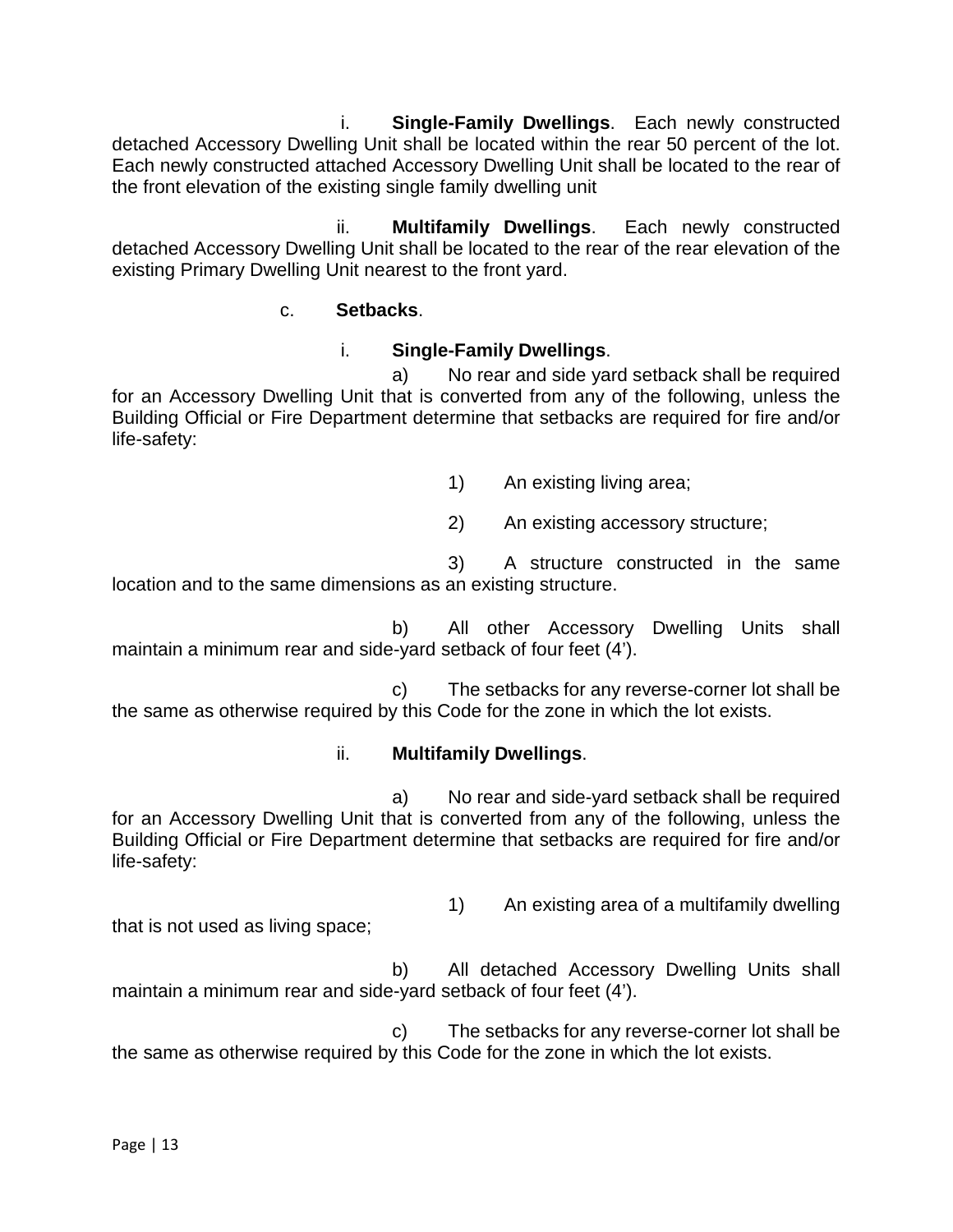d. **Clear Cross Visibility on Corner Lots and Reversed Corner Lots**. In order to ensure clear visibility and to safeguard vehicle operators, cyclists, and pedestrians, newly constructed Accessory Dwelling Units on corner lots and reversed corner lots in all zones of the City shall maintain clear cross visibility as required by Section 153.130.090 of this Code or any other provision of this Code.

e. **Maximum Height.** Each newly constructed attached or detached Accessory Dwelling Unit shall be limited in height to one story, with a maximum height not to exceed sixteen feet (16') – as measured in accordance with Section 153.130.040 of this Code. The roof style and pitch shall match the Primary Dwelling Unit.

### E. **Parking**.

## 1. **New parking**.

a. One off-street parking space shall be provided for each Accessory Dwelling Unit, in addition to any other parking required for all other dwelling units. Off-street parking may be configured as tandem parking or may be located within the rear setback area of a lot, unless such parking is determined to not be feasible based upon the specific site or regional topographical or fire and life safety conditions.

i. No additional parking spaces shall be required for any Accessory Dwelling Unit in any of the following instances:

a) The Accessory Dwelling Unit is located within one-half mile walking distance of public transit;

b) The Accessory Dwelling Unit is located within an architecturally and historically significant historic district;

c) The Accessory Dwelling Unit is part of the proposed or existing primary residence or an accessory structure;

d) When on-street parking permits are required but not offered to the occupant of the Accessory Dwelling Unit;

e) When there is a car share vehicle located within one block of the Accessory Dwelling Unit.

ii. Each standard surface parking space shall have a minimum width of 10 feet, unless it is adjacent to a structure, such as a fence or wall, and then shall have a minimum width of 10 feet 6 inches; shall have a minimum length of 20 feet; be located so that an automobile is not required to back onto a public street; and maintain at least 24 feet of backup space directly behind each parking space.

iii. Each parallel surface parking space shall have a minimum width of 10 feet and a minimum length of 23 feet.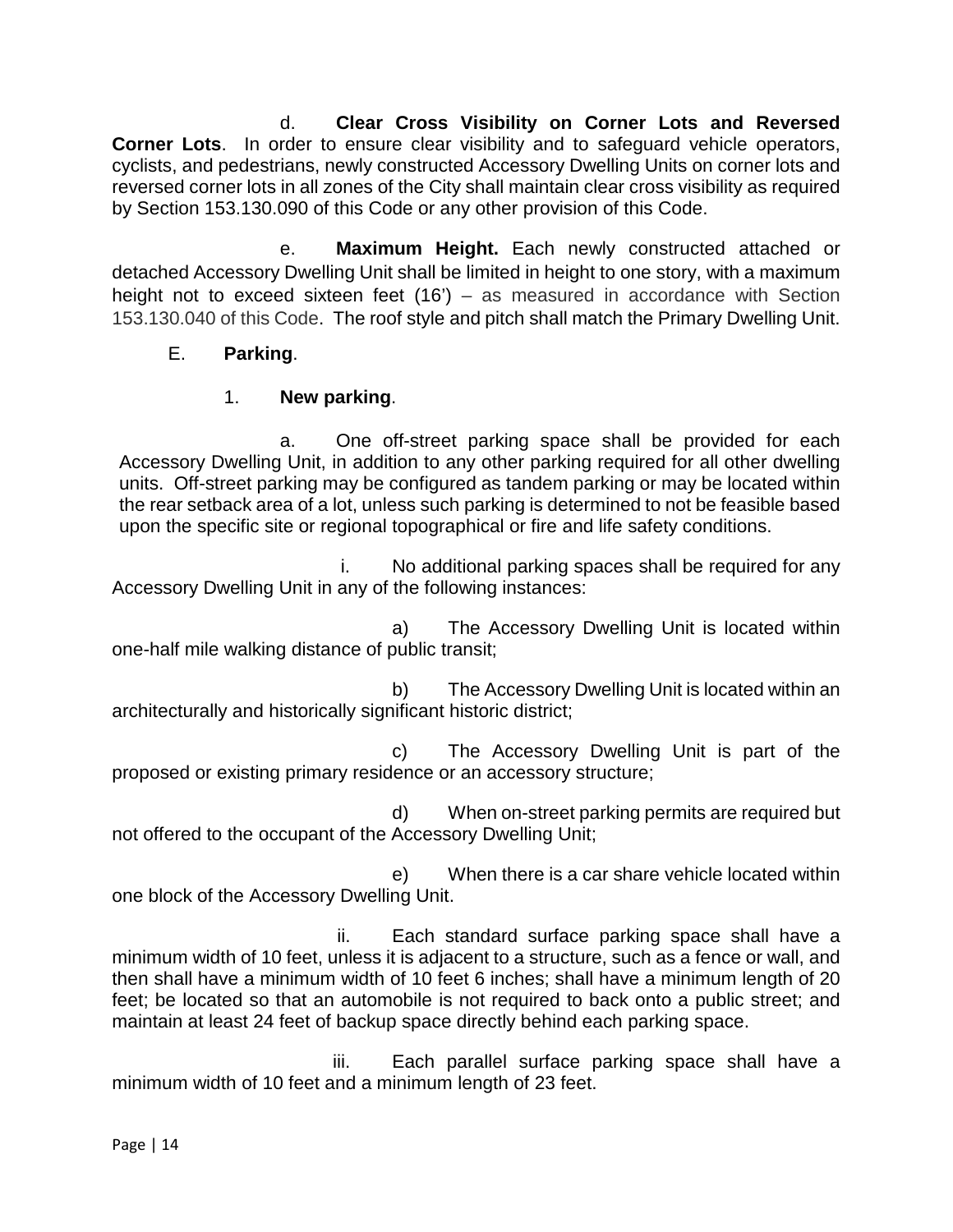iv. Each enclosed garage parking space shall have a minimum width of 10 feet and a minimum length of 20 feet.

## 2. **Replacement parking**.

a. When a garage, carport, or covered parking structure is demolished in conjunction with the construction of an Accessory Dwelling Unit or converted to an Accessory Dwelling Unit, the previously existing parking spaces do not need to be replaced.

i. If an Accessory Dwelling Unit that resulted in a reduction or elimination of off-street parking otherwise required by this Code is removed or eliminated, all off-street parking required by this Code at the time the Accessory Dwelling Unit is to be eliminated shall be provided concurrently with the elimination of the Accessory Dwelling Unit.

2. **Vehicular Access.** The accessory dwelling unit shall utilize the same vehicular access that serves the existing main dwelling unit, unless the accessory dwelling unit has access from an alley contiguous to the lot.

## F. **Occupancy and Sale Restrictions**.

1. **Owner-Occupancy**. An owner, as defined in Section 153.120.350.C of this Part, of the real property upon which an Accessory Dwelling Unit is created shall reside either within the Primary Dwelling Unit or in the Accessory Dwelling Unit at all times.

a. **Exception**. An Accessory Dwelling Unit for which the required ministerial Accessory Dwelling Unit Permit and/or Building Standards Permit(s) has been issued between January 1, 2020 and December 31, 2024, and for which a Certificate of Occupancy is issued prior to the expiration of the Accessory Dwelling Unit Permit and/or Building Standards Permit(s), shall not be subject to the owner-occupancy requirements set forth in Subsection 153.120.360.F.1.

2. **Sale**. An Accessory Dwelling Unit may not be sold separately from the Primary Dwelling Unit(s) on the parcel or lot upon which the Accessory Dwelling Unit exists.

3. **Rental**. The Accessory Dwelling Unit shall not be rented for any term or period of thirty (30) consecutive calendar days or less. If the Accessory Dwelling Unit is rented, the owner shall obtain and maintain a current and valid business license, in accordance with Section 111.03 of this Code.

4. **Deed restriction**. Prior to the occupancy of an Accessory Dwelling Unit and/or the issuance of a Certificate of Occupancy for an Accessory Dwelling Unit, the owner shall cause a deed restriction, in a form approved by the City Attorney's Office, to be recorded in the County Recorder's Office and a copy filed with the Planning Division.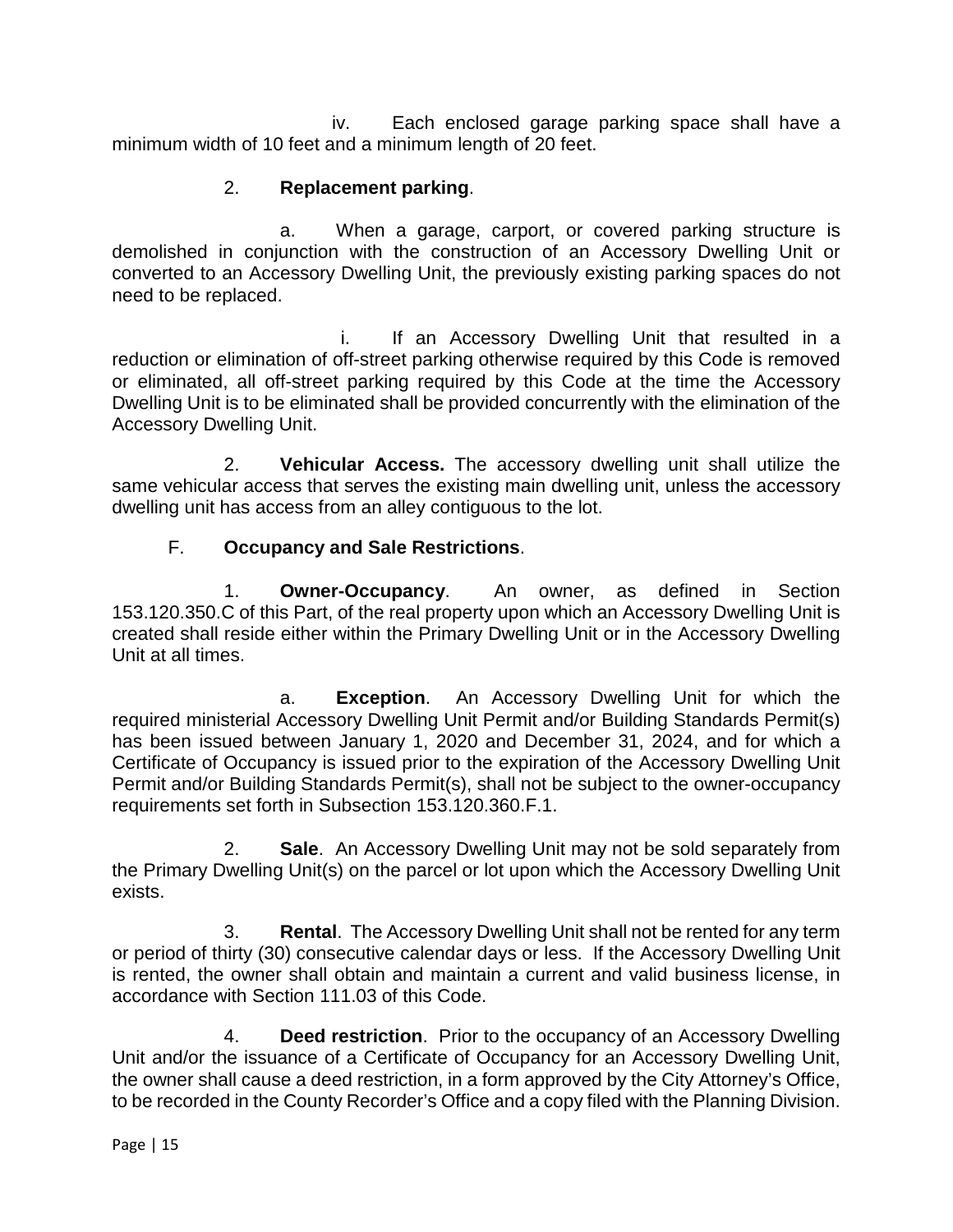The deed restriction shall run with the land and bind all future owners. The deed restriction shall include, at a minimum, the following:

a. Declaration prohibiting the sale of the Accessory Dwelling Unit separate from the sale of the Primary Dwelling Unit;

b. Declaration that the Accessory Dwelling Unit shall not be rented for any term or period of thirty (30) consecutive calendar days or less;

c. Declaration restricting the size, attributes, and uses of the Accessory Dwelling Unit to that which conforms to this Section;

d. Declaration that the Accessory Dwelling Unit adheres to all requirements of the Baldwin Park Municipal Code – including this Section, and that it will be maintained, used, and occupied in compliance with the requirements of the Baldwin Park Municipal Code – including this Section;

e. Declaration that upon elimination of any Accessory Dwelling Unit that resulted in a reduction or elimination of off-street parking otherwise required by this Code, all off-street parking required by this Code at the time the Accessory Dwelling Unit is to be eliminated shall be provided concurrently with the elimination of the Accessory Dwelling Unit;

f. Declaration that all of the above deed restrictions may be enforced against future property owners; and,

g. Other declarations as deemed necessary by the City Planner to ensure compliance with the requirements and restrictions of this Section.

The deed restriction may be removed, with City approval, if the owner eliminates the Accessory Dwelling Unit (and restores any off-street parking spaces as required by Subsection 153.120.360.E.2.i) all required City approvals, permits, and inspections to the satisfaction of the City

## **Section 153.120.370 – Junior Accessory Dwelling Units - Use Regulations and Development Standards**

A. **Junior Accessory Dwelling Units.** In accordance with the regulations and standards set forth in this Section, one (1) Junior Accessory Dwelling Unit shall be permitted as a matter of right, without any required discretionary review or discretionary permit, on any parcel of property with an existing or proposed single-family residential dwelling in any single-family residential zone as indicated in Table 153.040.020.

1. Junior Accessory Dwelling Units are prohibited on all properties with more than one single-family dwelling on the lot or proposed to be erected on the lot. A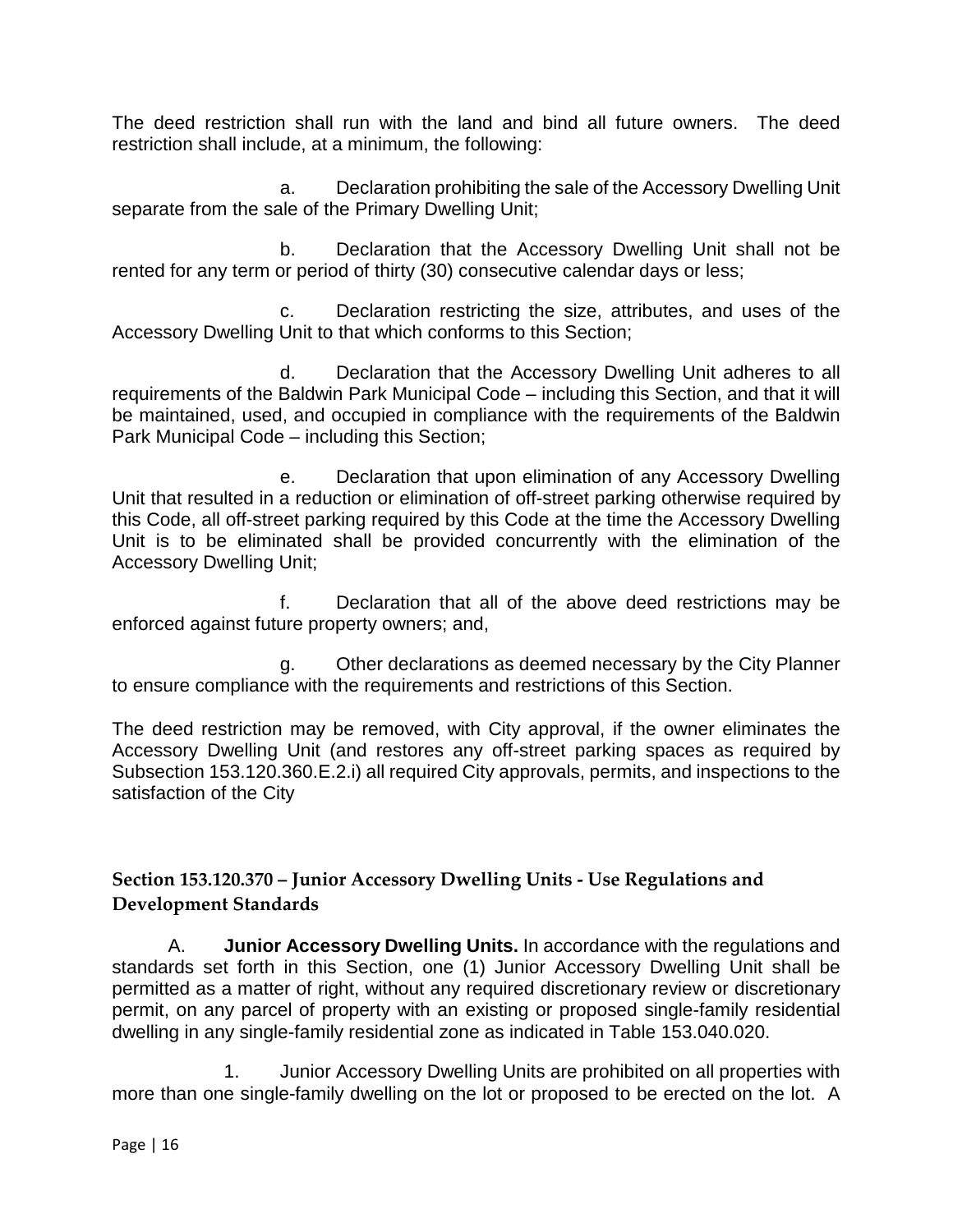lawfully established detached Accessory Dwelling Unit shall not be deemed a singlefamily dwelling unit for purposes of this Section.

B. **Ministerial Building Standards Permit(s) Required**. No person shall cause, allow, or suffer the erection, conversion, establishment, maintenance, use, or occupancy of any Junior Accessory Dwelling Unit without having first obtained a building permit and corresponding electrical, plumbing, and mechanical permits (and all required inspections and approvals) in accordance with this Section.

1. **Ministerial Plan Check**. In order to obtain any required building, electrical, plumbing, or mechanical permits for a Junior Accessory Dwelling Unit, all persons shall submit an application (and all corresponding fees as set forth by Council Resolution) to the Community Development Department demonstrating compliance with the requirements of this Section and containing, at a minimum, the following information

a. A fully-dimensioned site plan containing the following information pertaining to the property upon which the Junior Accessory Dwelling Unit is proposed to be established:

i. Name and address of the applicant and of all persons owning any or all of the property;

ii. Evidence that the applicant is the owner of the property or otherwise has the written permission of the owner(s);

iii. Address and Assessor Parcel Number of the property;

iv. Property dimensions and square footage of the

property;

v. The use, location, size of all existing buildings and structures on the property and the proposed Junior Accessory Dwelling Unit, yards, driveways, access and parking areas, landscaping, walls or fences, and other similar features; and,

b. A fully-dimensioned floor plan of the existing primary dwelling and the proposed Junior Accessory Dwelling Unit.

# 2. **Action Upon Application**.

a. An application for required building, electrical, plumbing, or mechanical permits for a Junior Accessory Dwelling Unit shall be considered and approved ministerially without discretionary review or a hearing.

b. The City shall act upon any application for ministerial permits for the establishment of a Junior Accessory Dwelling Unit within sixty (60) calendar days from the date a completed application (with all supporting material and fees) has been received by the City.

Page | 17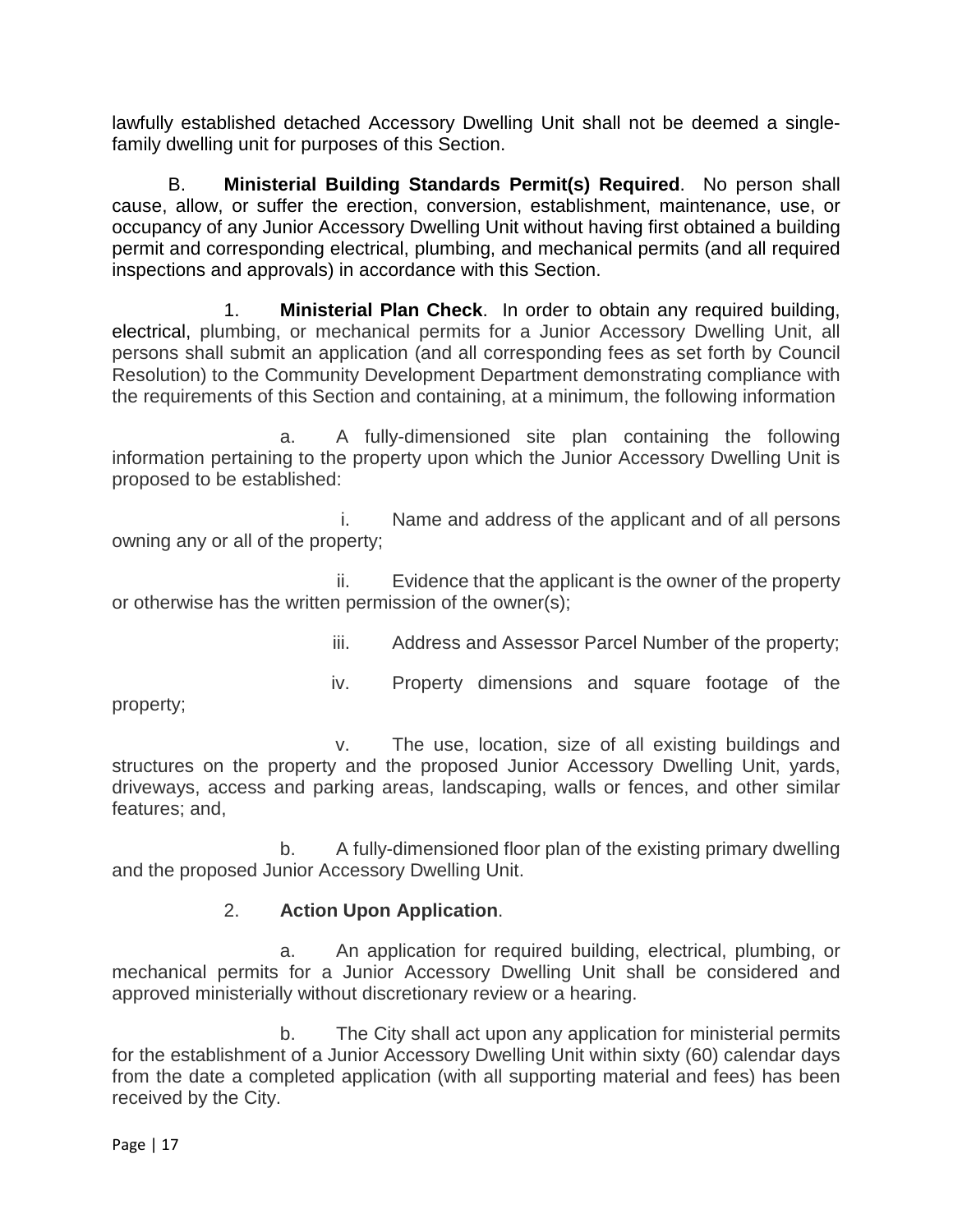i. If the application to establish a Junior Accessory Dwelling Unit is submitted with an application to create a new single-family dwelling on the lot, the City is authorized to delay action upon any permits for the Accessory Dwelling Unit until the City acts upon the application for the single-family dwelling.

ii. If the applicant requests a delay, the 60-day period shall be tolled for the requested delay.

3. **Revocation of Building Standards Permit and/or Certificate of Occupancy.** The Building Officials shall have the authority to revoke any building, electrical, plumbing, or mechanical permit, or any Certificate of Occupancy, for an Junior Accessory Dwelling Unit in accordance with the provisions of the Baldwin Park Building Code or other applicable provision of the Baldwin Park Municipal Code.

C. **Density**. No more than one (1) Junior Accessory Dwelling Unit shall be permitted on any parcel of property. The Junior Accessory Dwelling Unit shall not be calculated as part of the allowable density for the lot upon which it is located.

1. A Junior Accessory Dwelling Unit shall not be considered a separate or new dwelling unit for purposes of providing service for water, sewer, or power.

D. **Development Standards.** All Junior Accessory Dwelling Units shall adhere to the following requirements and limitations.

1. **Building Standards**. All Junior Accessory Dwelling Units, and all electrical, plumbing, and mechanical systems, fixtures, and equipment in connection therewith, shall comply with all applicable Building Standards – including minimum room sizes as set forth in the California Residential Code.

2. **Location**. A Junior Accessory Dwelling Unit shall be constructed within the walls of an existing single-family dwelling or attached garage, or within the walls of a proposed single-family dwelling.

3. **Unit Size Requirement**. A Junior Accessory Dwelling Unit shall not exceed 500 square feet in size.

4. **Cooking Facilities Required**. A Junior Accessory Dwelling Unit shall include an efficiency kitchen, which shall include, at a minimum, all of the following:

a. A kitchen sink;

b. Cooking facility with appliances as required for an efficiency unit pursuant to California Health & Safety Code Section 17958.1 and California Building Code Section 1207.4 (or any subsequent amendments thereto); and,

c. A food preparation counter and storage cabinets that are of reasonable size in relation to the size of the Junior Accessory Dwelling Unit.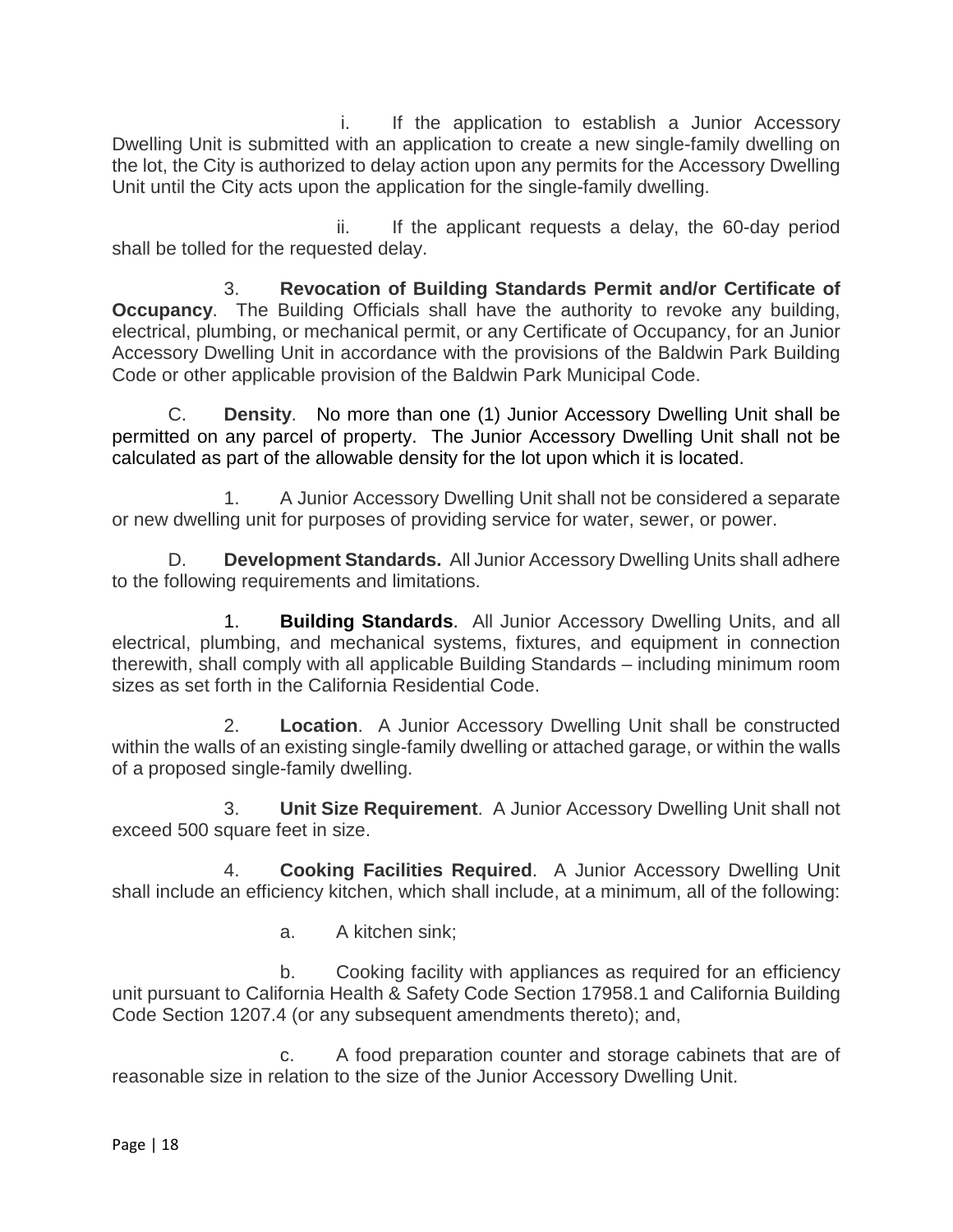5. **Sanitation Facilities**. Junior Accessory Dwelling Units may share sanitation facilities with the existing single-family residence.

6. **Separate Entrance Required**. A Junior Accessory Dwelling Unit shall include an exterior entrance that is separate from the main entrance to the proposed or existing single-family dwelling.

a. If the Junior Accessory Dwelling Unit shares sanitation facilities with the existing single-family residence, the Junior Accessory Dwelling Unit shall also be accessible from the main living area of the primary single-family residence.

E. **Parking**. Although no additional parking shall be required for the establishment of a Junior Accessory Dwelling Unit, the establishment of a Junior Accessory Dwelling Unit shall not result in a decrease of off-street parking spaces as required by Section 153.150.040 of this Code.

1. If a Junior Accessory Dwelling Unit is proposed within a garage attached to single-family dwelling, the applicant shall replace any corresponding parking space in accordance with the provisions of Section 153.150 of this Code.

# F. **Occupancy and Sale Restrictions**.

1. **Owner-Occupancy**. The owner of the property on which a Junior Accessory Dwelling Unit is established shall reside either within the Junior Accessory Dwelling Unit or the remaining portion of the single-family residence.

a. Owner-occupancy shall not be required if the owner of the property is another governmental agency, land trust, or housing organization.

2. **Sale**. A Junior Accessory Dwelling Unit may not be sold separately from the primary single-family residence.

3. **Rental**. The Junior Accessory Dwelling Unit shall not be rented for any term or period of thirty (30) consecutive calendar days or less. If the Accessory Dwelling Unit is rented, the owner shall obtain and maintain a current and valid business license, in accordance with Section 111.03 of this Code.

4. **Deed Restriction**. Prior to the occupancy of a Junior Accessory Dwelling Unit and/or the issuance of any Certificate of Occupancy for a Junior Accessory Dwelling Unit, the owner shall cause a deed restriction, in a form approved by the City Attorney's Office, to be recorded in the County Recorder's Office and a copy to be filed with the Planning Division. The deed restriction shall run with the land and bind all future owners. The deed restriction shall include, at a minimum, the following:

a. Declaration prohibiting the sale of the Junior Accessory Dwelling Unit separate from the sale of the primary single-family residence;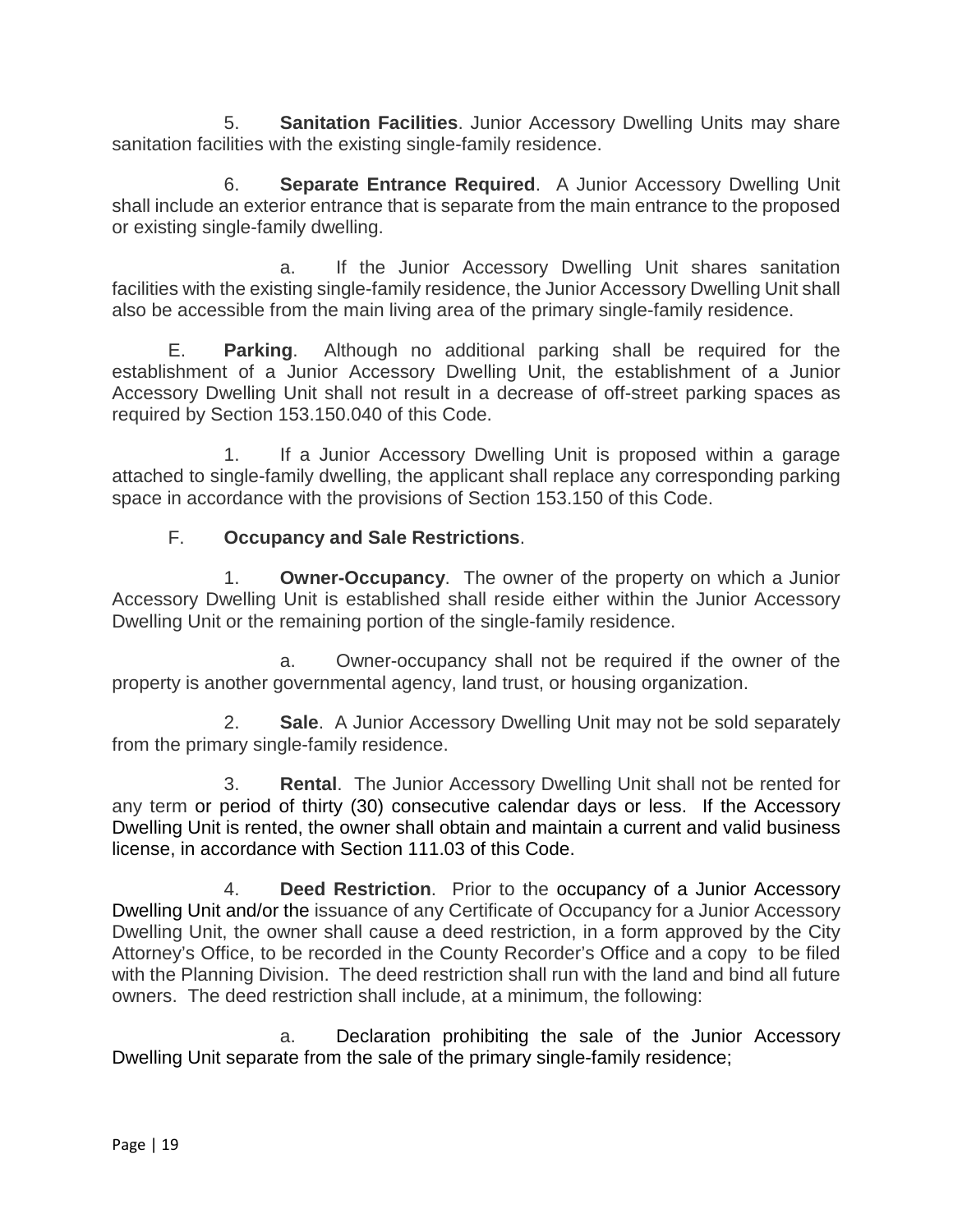b. Declaration that the Junior Accessory Dwelling Unit shall not be rented for any term or period of thirty (30) consecutive calendar days or less;

c. Declaration restricting the size, attributes, and uses of the Junior Accessory Dwelling Unit to that which conforms to this Section;

d. Declaration that the owner of the property on which the Junior Accessory Dwelling Unit exists or is proposed to exist shall reside either within the Junior Accessory Dwelling Unit or the remaining portion of the single-family residence at all times.

e. Declaration that the Junior Accessory Dwelling Unit adheres all requirements of the Baldwin Park Municipal Code – including this Section, and that it will be maintained, used, and occupied in compliance with the requirements of the Baldwin Park Municipal Code – including this Section;

f. Declaration that all of the above deed restrictions may be enforced against future property owners; and,

g. Other declarations as deemed necessary by the City Planner to ensure compliance with the requirements and restrictions of this Section.

The deed restriction may be removed, with City approval, if the owner eliminates the Junior Accessory Dwelling Unit with all required City approvals, permits, and inspections to the satisfaction of the City.

SECTION 5. Based on the foregoing findings and determinations, Baldwin Park Municipal Code Title XV, Land Usage, Chapter 153, Zoning Code, Subchapter 153.150, "Off-Street Parking and Loading," Section 153.150.100, "Parking Lot and Structure Design Standards" is amended to read as follows:

**D. Tandem parking prohibited.** Each parking space shall be accessible without requiring the movement of another vehicle. Except as provided for in Section 153.120.360.(I) 153.120.360.E.1, tandem parking arrangements are specifically prohibited.

SECTION 6**.** CEQA. City Council approval of Zoning Code Amendment Case Number AZC 21-02 and adoption of Ordinance No. 1464 are not subject to the California Environmental Quality Act (CEQA) pursuant to Article 5, Section 15060(c)(2), which determines a project is not subject to CEQA if "the activity will not result in a direct or reasonably foreseeable indirect physical change in the environment" and 15060(c)(3) "the activity is not a project as defined in Section 15378." The proposed amendment does not meet the criteria defined in Section 15378. Furthermore, the proposed amendment is exempt from the review for exemption pursuant to Section Article 5, 15061(b)(3), "The activity is covered by the general rule that CEQA applies only to projects which have the potential for causing a significant effect on the environment. Where it can be seen with certainty that there is no possibility that the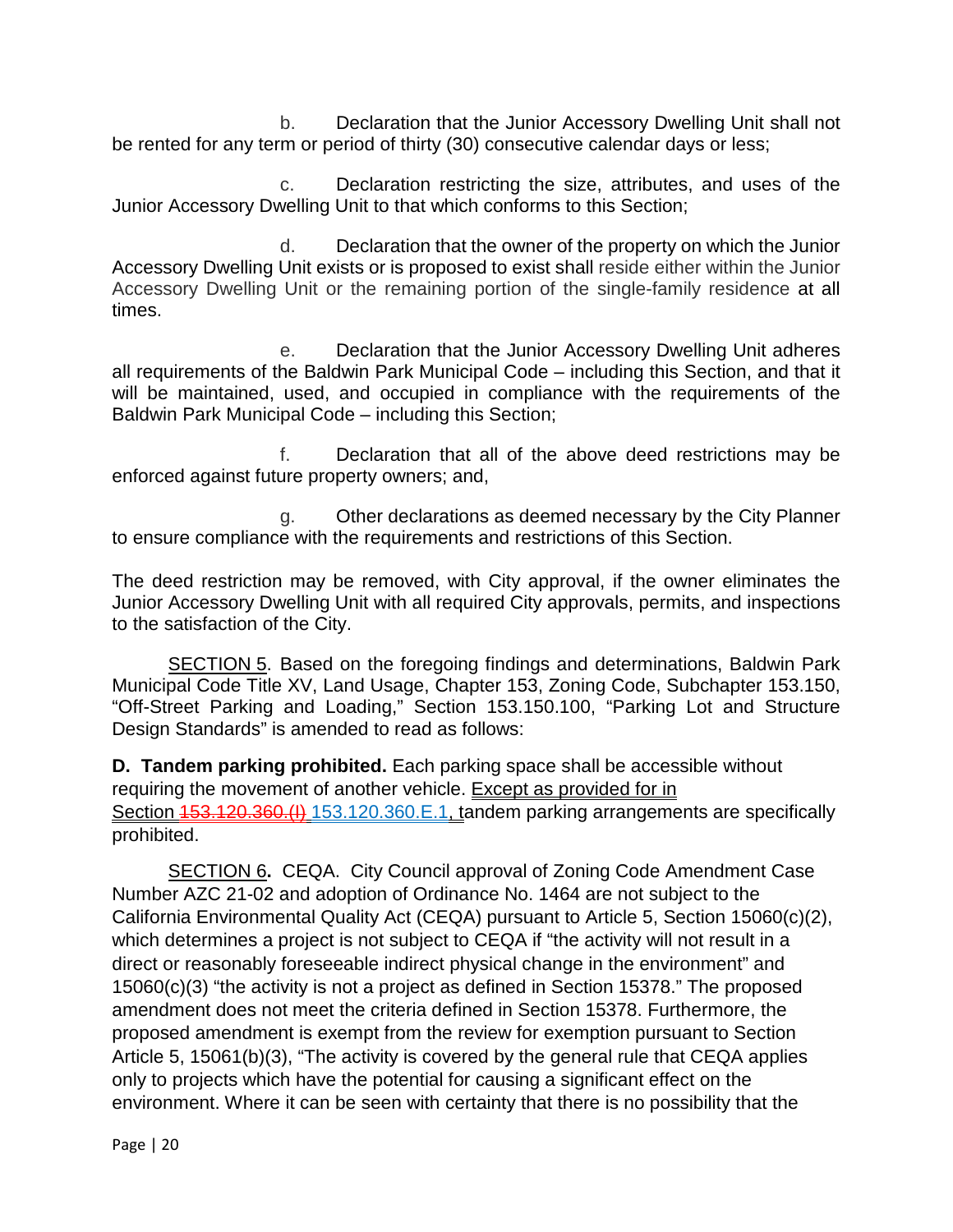activity in question may have a significant effect on the environment, the activity is not subject to CEQA."

SECTION 7. If any section, subsection, subdivision, sentence, clause, phrase or portion of this Ordinance, is for any reason held to be invalid or unconstitutional by the decision of any court of competent jurisdiction, such decision shall not affect the validity of the remaining portions of this Ordinance. The City Council hereby declares that it would have adopted this Ordinance and each section, subsection, subdivision, sentence, clause, phrase, or portion thereof, irrespective of the fact that any one or more sections, subsections, subdivisions, sentences, clauses, phrases, or portions thereof be declared invalid or unconstitutional.

SECTION 8**.** To the extent the provisions of the Baldwin Park Municipal Code as amended by this Ordinance are substantially the same as the provisions of that Code as they read immediately prior to the adoption of this Ordinance, then those provisions shall be construed as continuations of the earlier provisions and not as new enactments.

SECTION 9. This ordinance shall be effective and be in full force and operation from and after thirty (30) days after its final reading and adoption.